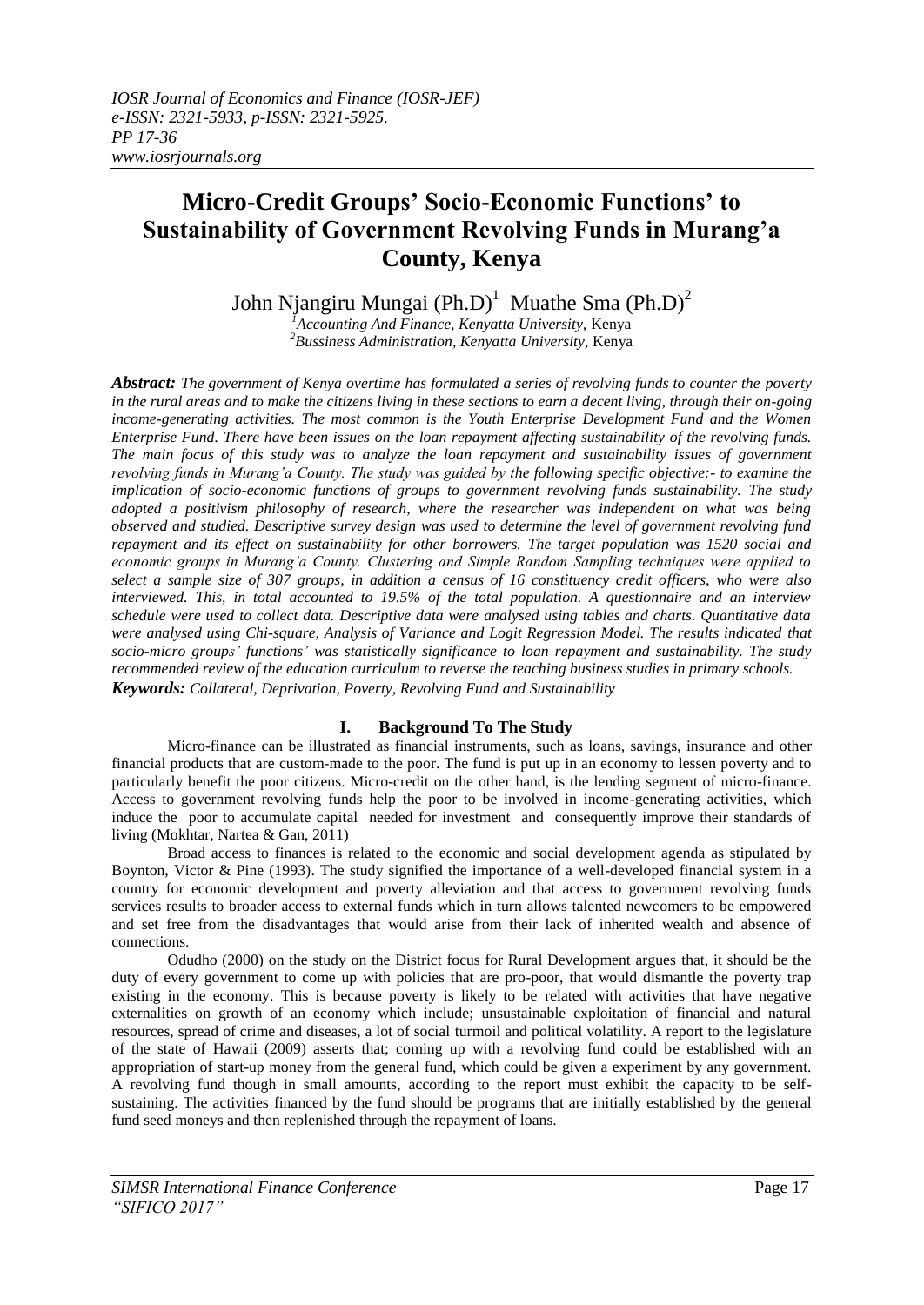# **1.1.1 Government Revolving Funds Programmes in Kenya**

Revolving fund is the extension of small [loans](http://en.wikipedia.org/wiki/Loan) (micro-loans) to deprived borrowers who typically lack [collateral,](http://en.wikipedia.org/wiki/Collateral_%28finance%29) secure employment and a verifiable [credit history.](http://en.wikipedia.org/wiki/Credit_history) It is designed not only to support entrepreneurship and alleviate poverty, but also to give power to the neglected groups of the society in order to uplift entire communities by extension. The concern of the central government of Kenya intending to take resources down to the rural village has been there since Kenya's independence in 1963 (Chweya, 2006).

In most communities in Kenya, women do not have a highly long-standing employment history that traditional lenders tend to insist on. Most of them especially in the rural areas are un-educated and therefore, not able to fill up any paper-work required for getting conventional loans, (Sagwe, Gacheru, & Mahea, 2011). The Women Enterprise Fund (WEF) was established in Kenya in 2007 as a revolving fund and was basically intended to provide accessible and affordable credits and to support women start and/or expand business in order to generate wealth and employment (GoK, 2012). On the other hand, the Youth Enterprise Development Fund (YEDF) as a revolving fund was launched in the year 2006 by the government of Kenya, with the main aim of reducing unemployment among the youth, who account to above 61% of the total population in the country (Sagwe et al., 2011). The fund was to target 13 million youths aged between 18 to 35 years in Kenya.

Low repayment rate and the question of sustainability of revolving funds as noted in the study by Sagwe et al., (2011) has been the concern. Many funds have been forwarded for initiating small group development programme and cheering group participation in sustainable revolving fund lending and borrowing. The dispensing of financial services to the poor and low-income people has changed significantly over the recent past. The long standing assumptions that the poor cannot be good customers of the financial institutions have been challenged by well-documented experiences, as indicated by the study. A number of revolving fund programmes have shown that low-income customers can use small loans productively to pay higher rates of interest for their loans. It has also been attested that the poor need saving services as much or more than credit services, (Kimondo et al., 2012).

#### **1.2 Statement of the Problem**

Government of Kenya has initiated numerous revolving funds towards reducing youth and women unemployment since independence. However, high default rate has affected the sustainability of the revolving funds, due to a number of interconnection of related factors. Studies done on the above funds in Kenya show a lot has been give out, but very little recouped (Hulme, Kashangaki and Muwanga, 1999; Wakuloba, 2006). Out of Kshs. 4.35 million disbursed to the women groups about Kshs. 2.68 million have been recovered. The recovery rate was slightly above 50% since its inception in 2007, which is far below the minimum target of 70% and above. There is a general fear that, if the issues affecting the repayment of the revolving funds are not tackled substantially, its sustainability will be hard to get hold of.

#### **1.3 Objective of the Study**

To examine the implication of socio-economic functions of groups to government revolving funds sustainability in Murang'a County, Kenya.

#### **1.4. Research Hypothesis**

**H**<sub>02</sub>: There is no relationship between the socio-economic functions of groups to government revolving funds sustainability in Murang'a County, Kenya

# **II. Theoretical Literature**

The study was guided by the following theories

# **2.1. Vita Theory**

The vita theory of the personal income distribution was also observed; it states as postulated by Canterbery (1997) that, individual specific functions on income is attributed to the theory of income distribution, which stipulates that personal income differentials are attributed to education, experience, training, dual labour, race, gender and religion. In this research, the implication of income from personal initiatives as a result of education and training was sought which found no statistical significance on education to revolving fund borrowing and loan repayment

#### **2.2. Four Capital Model Theory of Sustainability**

University of Melbourne report (2011) on capital model of sustainability theory argues that, there are generally four different types of capital in each society. They are namely, [Human, Financial](http://www.csdila.unimelb.edu.au/sis/Sustainability_Theories/Four_capital_model.html)*, Environmental* and [Manufactured capital](http://www.csdila.unimelb.edu.au/sis/Sustainability_Theories/Four_capital_model.html)*.* To create and maintain the sustainability in the society, the four capitals mentioned above must be balanced in the society. As an example, too much attention to human or manufactured capital may affect the environmental sustainability. This model put all the capitals next to each other and sustainability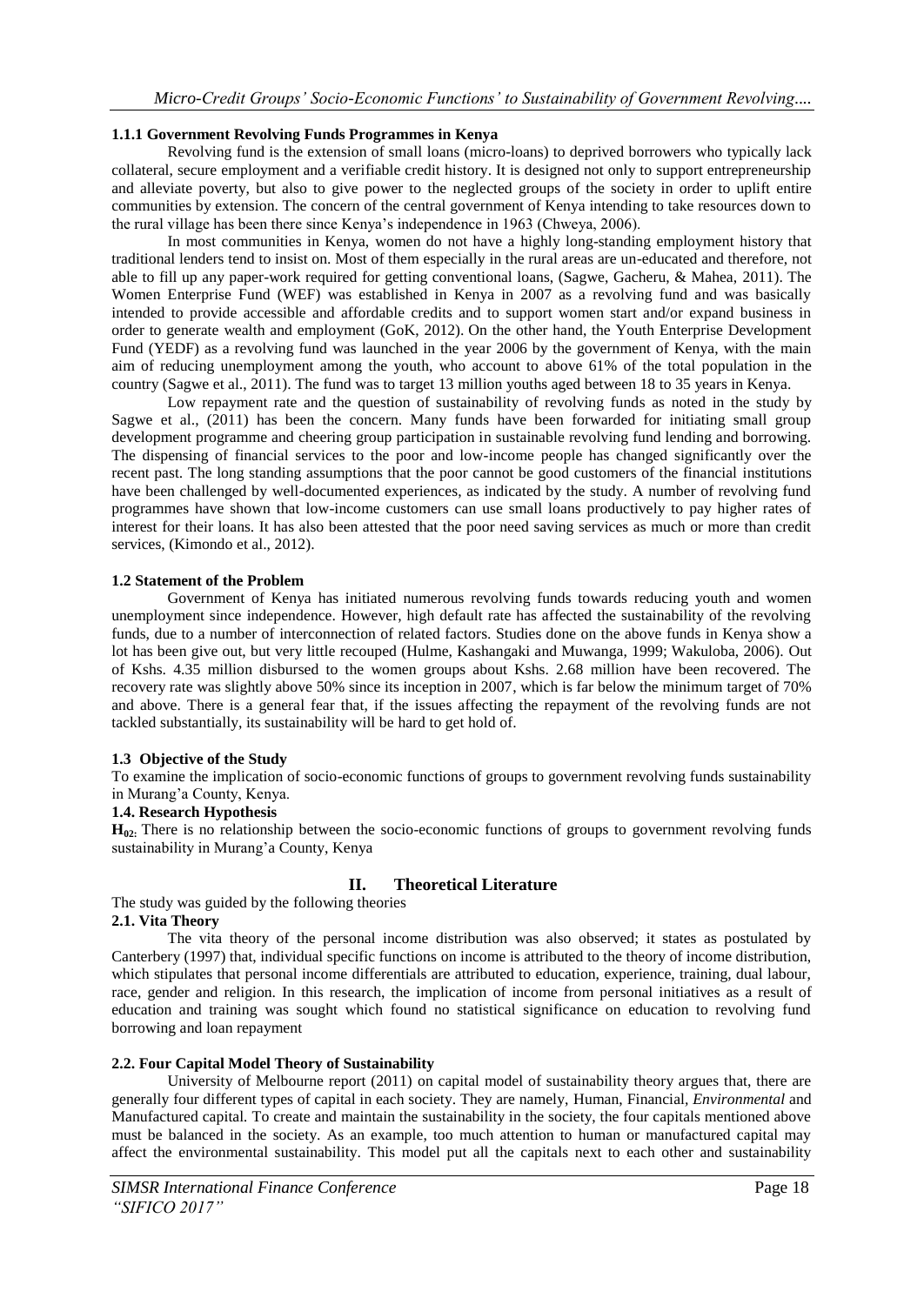cannot be achieved without maintaining a balance among them. In this study, variables were put next to the other to ensure loan is repaid and is sustainable for others to borrow.

#### **2.3. Empirical Literature**

The study considered the following empirical literature

#### **2.3.1. Sustainability of the Revolving Funds**

Sustainability relates to the ability of a programme to continuously maintain its activities and services to meet its objectives. For revolving fund operation to be effective and successful there should be sustainability (Jamal, 2003). Study by Desta (2009) postulates that, the issue of revolving fund sustainability has been receiving high attention recently as revolving fund lenders try to reduce poverty in developing economies. The challenge noted by the Desta (2009) was lack of evaluation and mapping out the progress made by beneficiaries of revolving fund towards sustainability, so that, decision-makers could be able to monitor and evaluate effectiveness of the program, and adjust accordingly.

#### **2.3.2. Socio-Economic Function of Groups and Revolving fund Loan Sustainability**

Efforts by the Government of Kenya to address socio-economic problems over the years have not been a success. The available data according to Ghada et al., (2010), revealed that over 46 per cent of the Kenyan population are absolutely poor. Poverty in the urban areas is growing fast, and still remains overwhelmingly a rural phenomenon (Development Planning, Republic of Kenya, 2007). Three quarters of the Kenyan poor are found in the rural areas while the majority of the urban poor live in slums and peri-urban settlements (Republic of Kenya, 2004).

Mutua and Oyugi (2007) indicated that, about 73 per cent of the population of developing countries live in the rural areas, compared with only 33 per cent in developed economies. The poor attribute their poverty to a number of factors including: unemployment, lack of assets, lack of credit, inaccessible markets, corruption, poor health, illiteracy, insecurity and economic shocks. Poverty, according to the study above, is a multidimensional phenomenon that goes beyond the lack of incomes. This multi-dimensionality makes the poor vulnerable to multiple factors arising from the interactions of economic, political and social processes.

#### **2.3.3. Livestock Income and Loan Repayment**

Walker, Tschirley and Pequenino (2002) note that, the more level of education, the higher the income in Mozambique. The positive effects on income sources are most outstanding in small-business, selfemployment and in non-agricultural wage employment. More educated household heads are remarkably less likely to engage in and earn reward from extractive self-employment activities and from agricultural wage employment. Walker et al., (2002) found that the more the education one possessed, the higher they dash away from blue-collar activities for generation of income. The study did not find the significance of crop and livestock income to the level of education, thus suggesting a technological stagnancy of agriculture, where increased capacity to process information from education is not a demonstrable advantage. Nevertheless, simulation of an improvement in the educational level of household heads has a major influence on poverty reduction.

#### **2.3.3. Land Size and Income and Loan Repayment**

Kibaara (2006) postulate that, even though high and sustainable economic growth in Kenya rural financial services is central to poverty reduction, studies done earlier, reveal that promotion of efficient, sustainable and widely accessible rural financial services (rural micro-lending) is key to achieving pro-poor growth and poverty reduction goals. This is because access to financial services plays a critical role in helping the poor widen their economic opportunities, increase their asset base and diminish their vulnerability to external shocks. However, most formal financial institutions do not serve the poor because of several challenges, notably: low effective demand/dispersed demand, high transaction and information costs, high levels of unmitigated risks and lack of power to command resources. The poor are disadvantaged in accessing productive resources such as land, credit and services and are vulnerable towards external economic shocks and natural disasters.

Kimani and Musungu (2010) observe that, rural plan policies for development in Kenya should be properly implemented. The study came-up with the following government policies that were voiced at the time, in the eve of independence in Kenya; land registration and consolidation to enable farmers to use their land as collateral for credits, training of farmers on modern farming techniques, provision of quality seeds and fertilizers, agricultural extension services, marketing arrangements and better communication and infrastructure establishment to enhance farmers to sell their surplus produce. The government was to provide incentives for modernizing the traditional farming societies, and ensure all farmers take their children to school and family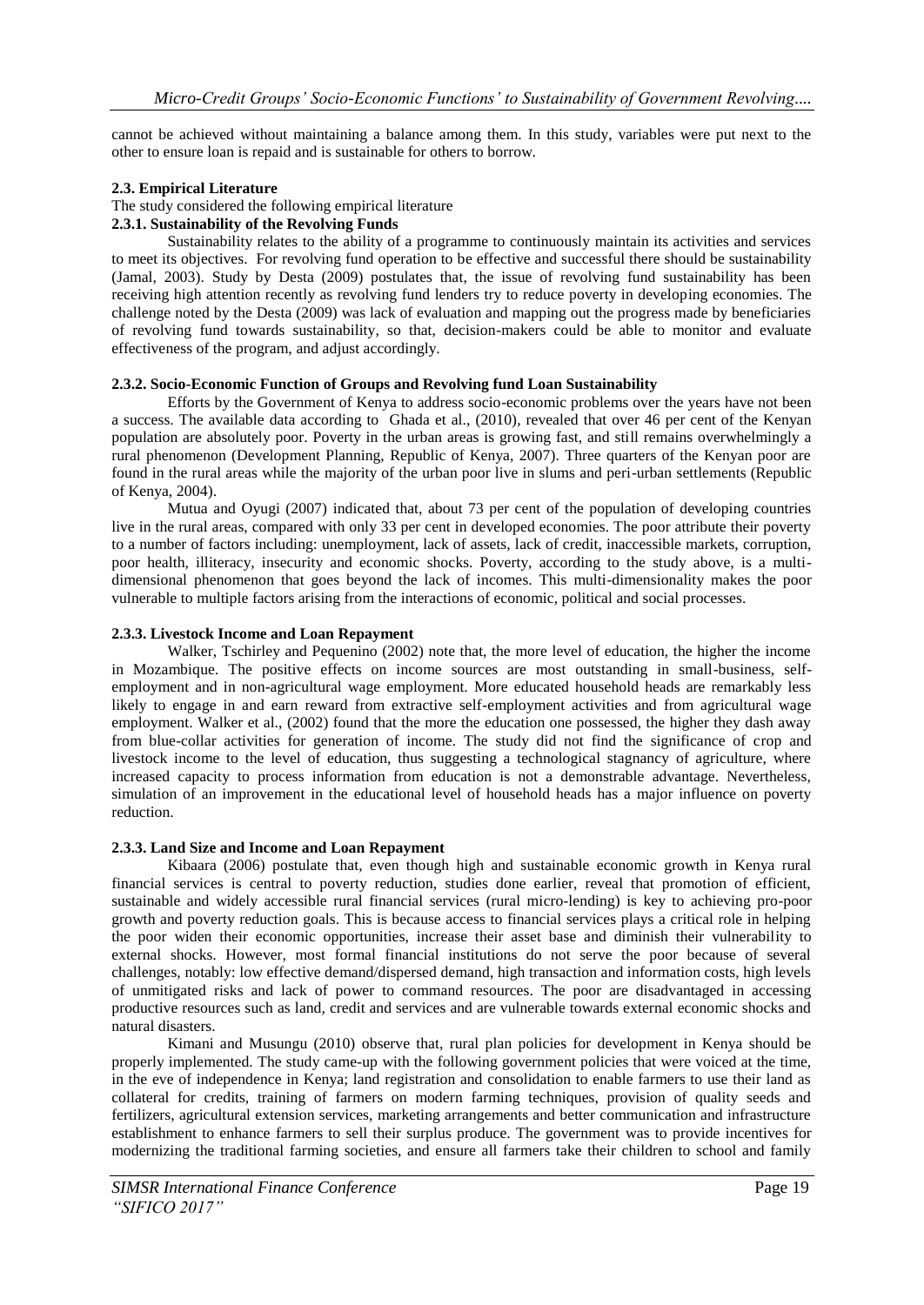treated in health centres and hospitals. The government also was to ensure that farmers were given reasonable terms for credit. The study noted that, if revolving funds to agriculture are subsidized and interest rates lowered without lowering interest rates for non-agricultural funds, two effects would occur. First, 'an agricultural illusion' will be observed as other borrowers take advantage of the cheap funds and apply for agricultural loans, thereby increasing the demand (demand illusion) for agricultural loans. The availability of money allows credit to be ostensibly acquired for agricultural purposes but diverted to either consumption or non-agricultural activities or to more profitable investment. Second, a concessionary income transfer would occur and add to the skewed transfer of resources.

# **2.3.4. Crop Income and Loan Repayment**

World Bank (2004) notes that, the rural areas lack legal environments enabling a sound development of the financial system. In more concrete terms, land tenure and property rights are frequently unclear in some areas and their administration is slow and inefficient. Law enforcement is costly and slow, and the court system lacks transparency and efficiency in Kenya. Any measures aimed to improve the above aspects will help promote rural financial systems. A land case in Kenya and issuance of title deeds takes ages before being addressed and is a great concern at the moment, affecting access to finances. Every country regulates its formal financial sector through state laws and regulations and hence in order to accommodate a well-functioning financial sector, a country's legal and regulatory framework should be clear, transparent, promote competition among institutions. Given the particular difficulties of financial institutions operating in rural areas, laws and regulations should be designed to foster the development of rural financial institutions and services and to ensure rural dwellers are not excluded from the formal banking sector.

#### **2.3.5. Other Source of Income and Loan Repayment**

Mahajan and Ramola (1996) observe that, analysis of household perceptions of changes in their wellbeing over the past years provides regular results with the analysis of income determinants and severity of poverty. The study notes that, women-headed households are significantly disadvantaged in income compared to households headed by men. This finding applies particularly to widow-headed households who have less income than male-headed households, representing the combined effect of significantly lower income from crop production, livestock sales, resource extraction and non-agricultural wage earnings. Older household heads have lower income from off-farm sources, but higher levels of remittance income. The study found that, household asset base plays a crucial role in household income. Both land area owned and number of fields are positively associated with sources of income.

According to the study above, geographical location, infrastructure potentially affects household income-earning opportunities and there is a positive correlation between infrastructure and off-farm income opportunities. Those villages that were settled after independence had higher household incomes than older villages. The older villages were associated with more poverty than the up-coming villages.

The presence of very young children according to Mahajan and Ramola (1996) was related with a small but statistically significant decline in household income. Older children were characterized by a small, but statistically significant improvement in income prospects. Adding a man to the household was correlated with a significantly greater gain in income than adding a woman to the household. Simulation of adding a young child to the family has a big effect on the severity of poverty and influencing loan repayment.

|            | <b>THOIC 211.</b> DUMMING YOU ENCRUGHE INCYTEM GIRL OUDS |                                 |                          |                                 |
|------------|----------------------------------------------------------|---------------------------------|--------------------------|---------------------------------|
| Study by   | Title                                                    | Findings                        | Knowledge gap            | Focus on proposed study         |
| Njiru,     | defaulter<br>Loan                                        | Client will be motivated        | Higher penalties         | Prosecution of loan defaulters  |
| (2010)     | crisis in Kenya                                          | to continue paying the          | in<br>οf<br>case         |                                 |
|            |                                                          | loan if the interest rate       | default                  |                                 |
|            |                                                          | is low                          |                          |                                 |
| Mishikin & | Financial                                                | The higher the interest         | in<br>Change             | Increase in personal savings    |
| Eakins     | institutions<br>and                                      | rate, the greater is the        | consumer                 | resulting from a shift in       |
| (2007)     | market in United                                         | future<br>for<br>amount         | behaviour                | attitude concerning thrift      |
|            | <b>States of America</b>                                 | consumption                     | resulting to thrift      |                                 |
| Muhamma    | Cost structure and                                       | <b>Borrowers</b><br>are<br>very | deal<br>How<br>to        | Finding<br>reduce<br>ways<br>to |
| d(2011)    | sustainability<br>1n                                     | canning and a lot of            | with<br><b>borrowers</b> | cheating by group members       |
|            | micro-finance                                            | lying taking place              | that are liars           |                                 |
|            | institutions<br>in                                       |                                 |                          |                                 |
|            | Bangladesh                                               |                                 |                          |                                 |
| Walker,    | of<br>Determinants                                       | Neither<br>nor<br>crop          | Technologically          | Ensure knowledge<br>acquired    |
| Tschirley  | rural<br>income.                                         | livestock<br>income             | stagnant                 | in school is reflected in group |
| &          | poverty,<br>1n                                           | sources are significantly       | agriculture              | dynamics and activities         |

| Table 2.1: Summary of Literature Review and Gaps |  |  |  |
|--------------------------------------------------|--|--|--|
|--------------------------------------------------|--|--|--|

**SIMSR International Finance Conference** Page 20 *"SIFICO 2017"*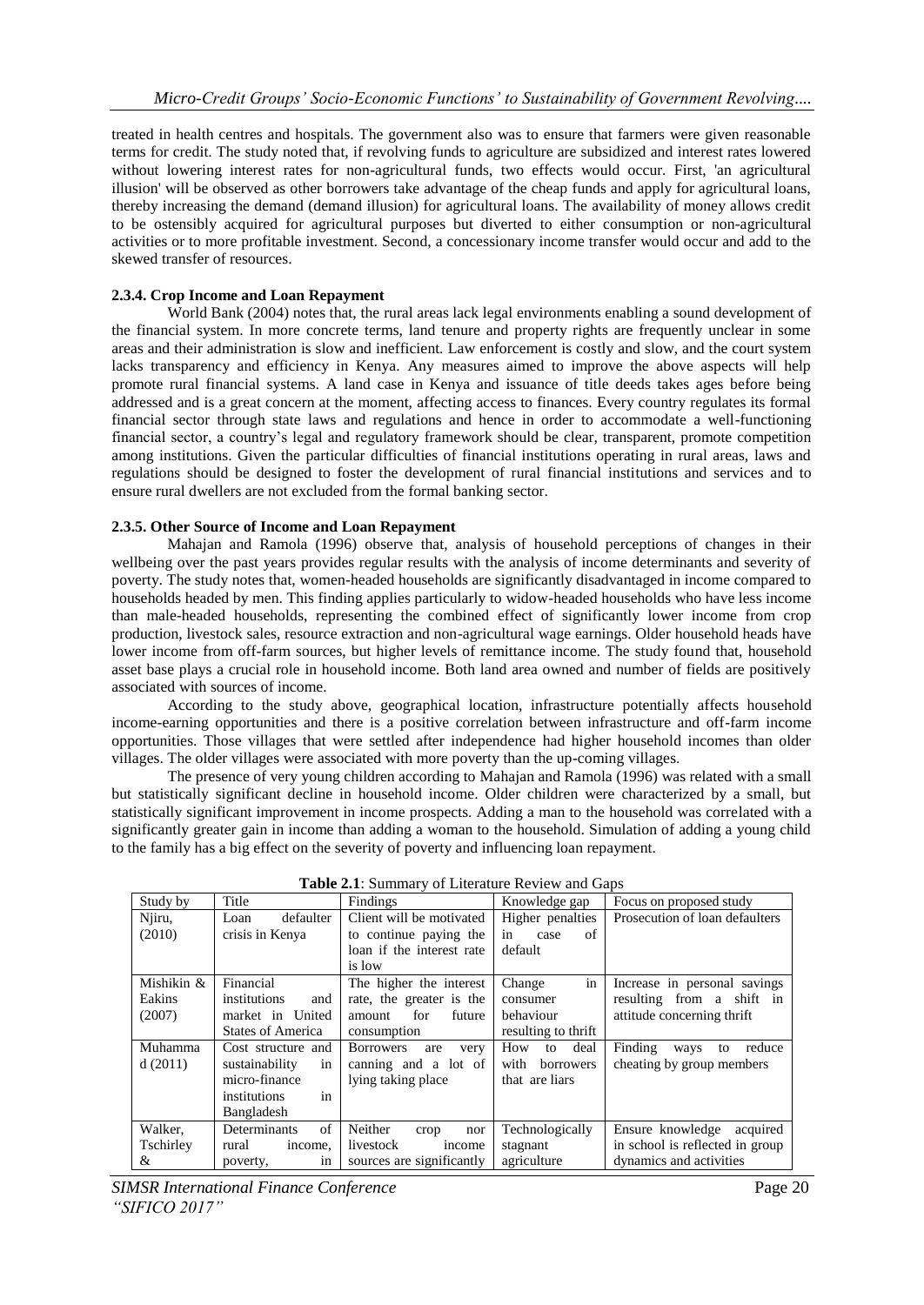| Pequenino<br>(2004)            | Mozambique                                                            | with<br>associated<br>the<br>level of schooling                                                                                                                                                                   | where increased<br>capacity<br>to<br>process<br>information<br>from schooling<br>is<br>not<br>a<br>demonstrable<br>advantage. |                                                                                                         |
|--------------------------------|-----------------------------------------------------------------------|-------------------------------------------------------------------------------------------------------------------------------------------------------------------------------------------------------------------|-------------------------------------------------------------------------------------------------------------------------------|---------------------------------------------------------------------------------------------------------|
| Mahajan &<br>Ramola<br>(1996)  | of<br>Empowerment<br>through<br>women<br>micro-finance<br>in<br>India | -Women-headed<br>households<br>are<br>significantly<br>disadvantaged<br>in<br>income compared<br>to<br>households headed<br>by<br>men.<br>-Older household heads<br>have lower<br>income<br>from off-farm sources | Agricultural<br>extension had no<br>measurable<br>impact on either<br>net crop income<br>livestock<br>$\alpha$<br>sales       | Analysis of farm and of the<br>farm income in determining<br>loan<br>and<br>repayment<br>sustainability |
| Mahajan &<br>Ramola.<br>(2006) | Financial services<br>for the rural poor<br>woman in India            | -Governments in most<br>developing<br>countries<br>have been hostile to<br>moneylenders                                                                                                                           | -Government<br>initiatives<br>perceived<br>as<br>usurious<br>and<br>exploitative                                              | Survival of money lenders in<br>the surroundings                                                        |
| Kibaara<br>(2006)              | Rural<br>finance<br>services in Kenya                                 | -Poor road net work<br>transaction<br>increases<br>costs<br>-Lack of proper<br>policy framework to<br>spur the growth of<br>rural<br>financial<br>services                                                        | Lack of proper<br>policy<br>framework<br>to<br>spur the growth<br>of rural financial<br>services                              | Need to ensure<br>necessary<br>management skills<br>in community associations                           |

Source; Researcher (2013)

# **2.6. Conceptual Framework**

Based on the preceding literature review and discussion, the systematic Diagram figure 2.2 was developed to show the relationship between the independent, moderating and dependent variables. A discussion on how each of the variables was operationalized is given below:



**Figure 2.2** Schematic diagram

The dependent variable was measured by finding the amount received by revolving fund institutions, and compared with the total costs to the institutions to determine the operating self-sufficiency ratio (OSSR).

The socio-economic functions were measured by checking the presence of group income- generating activity, level of education, presence of livestock income, land size if any, crop income available and off- the firm income if any. In this case, the income variation was measured by finding out the daily and monthly income exposed to individuals in different group members.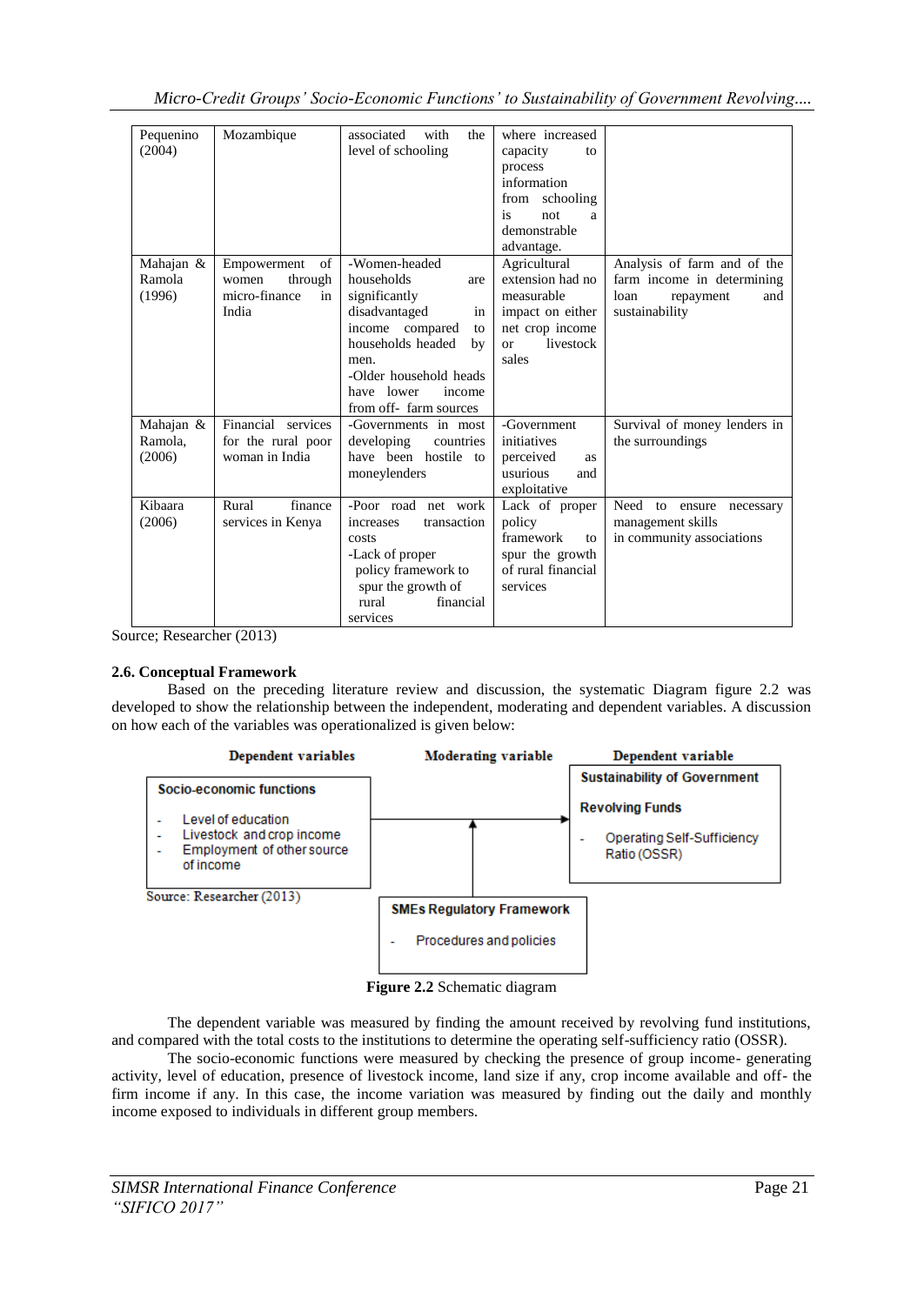# **III. Research Methodology**

#### **3.1. Research Philosophy**

The study adopted a positivism research philosophy which is an epistemological position that advocates an observable social reality that allows replication and end product that can be generalised elsewhere (Saunders, Lewis & Thornhill, 2009).

# **3.2. Research Design**

The study adopted a cross-sectional descriptive survey research design. The design was chosen because it ensured complete description of the situation, making sure that there is minimum bias in the collection of data and allowed data collection from sizeable population in an economical way (Cooper & Schindler, 2008).

# **3.3. The Empirical Model**

Discrete regression models like the probit, discriminant and logit models as indicated by Gemma (2014) are ideal to use when the dependent variable is of a binary choice. Generally, any of the three models can be used as they tend to generate more or less similar results. The choice of any of the model is a matter of convenience. This study employed the logit model to examine the sustainability or (non-sustainability) of government revolving funds as a matter of personal preference. The following logit model was adopted as suggested by Gemma (2014)

------------------------------------- (3.1)

This outcome has more than one independent variable. The outcome of the logistic regression will be 0 or 1, where 1 indicates that the outcome of interest is present, and 0 indicates the outcome is absent. Logistic regression generates the coefficients and standard errors and significant levels of a formula to predict a logit transformation of the probability of presence of the characteristic of interest. The logit model estimates the probability of dependent variable to be  $1(Y=1)$ . This is the probability that some events have happened. Both logit and probit models are preferred because they help in overcoming weaknesses inherent in linear probability models such as heteroskedasticity and linearity problems (Muathe, 2010).

To measure the study's main objective; to examine the implication of socio-economic functions to revolving fund loan sustainability (X1); the multiple logistic regression model was applied as modelled by Gemma (2014):

$$
Pr(Y) = \frac{\beta_0 + \beta_1 X1 + \varepsilon i}{(3.2)}
$$

Where Pr is the probability of presence of the characteristics of interest,

Y is the level sustainability of government revolving fund,

 $\beta j$  is a multiple (partial) regression coefficient ie the expected change in Xi assuming other X's are entirely held constant,

$$
X1 = Socio-economic functions,\n\overline{\varepsilon}i = Error term.
$$

# **3.4. Measurement and Operationalization of Variables**

The explanatory variables included in the model are described and categorized into loan operation procedures, socio-economic functions, borrower characteristics and extent of use of technology. They are operationalized and hypothesized to influence government revolving fund repayment and sustainability in a certain direction greater than or less than 1 as shown in Table 3.1

| Category              | Variable              | Operationalization   Measurement                                                                         |                                                                                                                                               | Hypothesized<br>direction<br>of<br>predictor |
|-----------------------|-----------------------|----------------------------------------------------------------------------------------------------------|-----------------------------------------------------------------------------------------------------------------------------------------------|----------------------------------------------|
| Dependent<br>variable | sustainability<br>(Y) | Micro-credit   Amount recovered<br>$un-recovered$<br>$\alpha$<br>over the Financial<br>costs or expenses | Dummy variable based Positive<br>on actual data. If $1=$<br>micro-<br>government<br>credit initiative<br>is<br>otherwise 0 (two and<br>below) |                                              |

**Table 3.1:** Operationalization and Measurement of Variables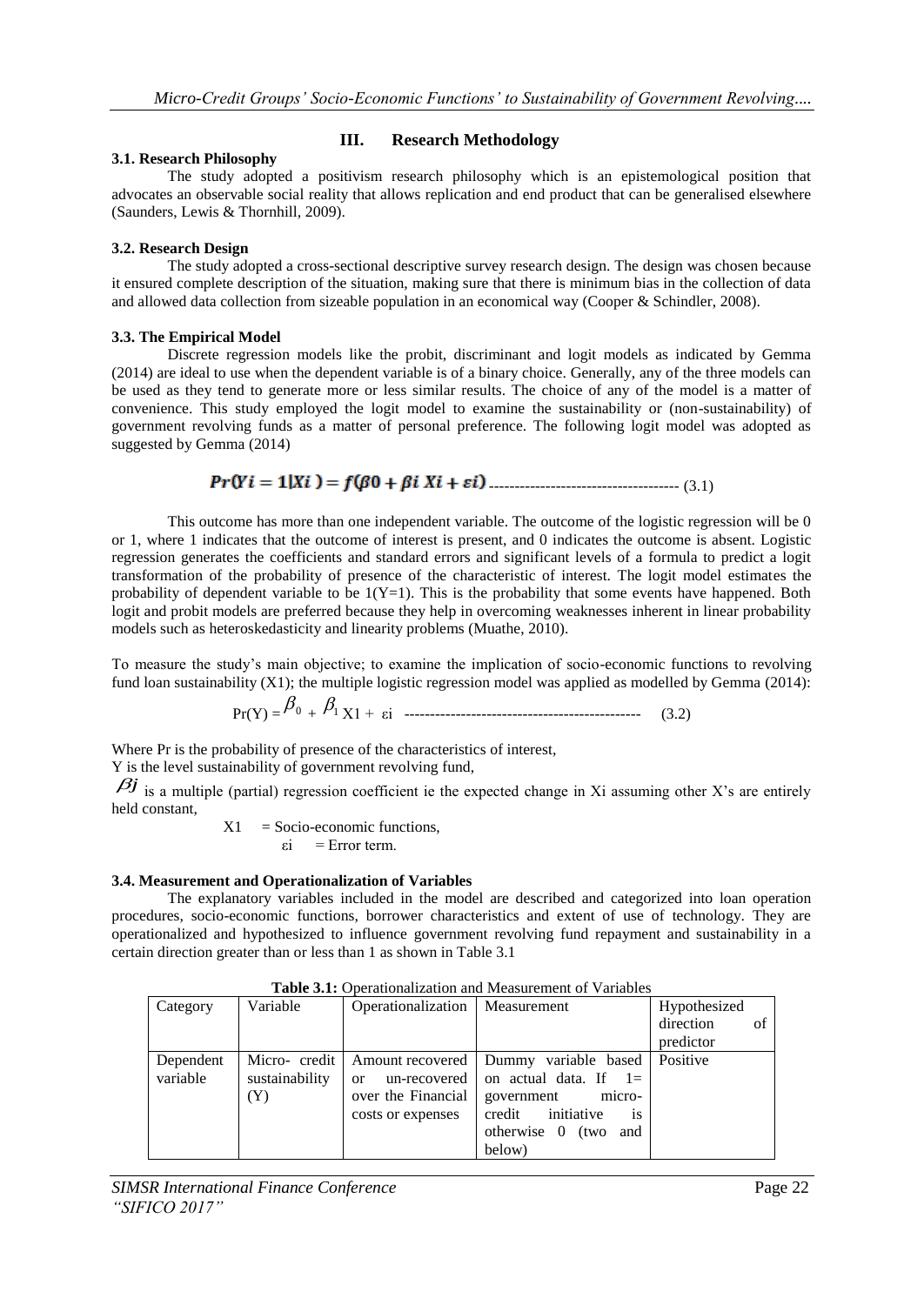| Predictor                       |                                                             |                                                                                       |                                                |          |
|---------------------------------|-------------------------------------------------------------|---------------------------------------------------------------------------------------|------------------------------------------------|----------|
| Socio-<br>economic<br>functions | Livestock<br>and<br>crop<br>income $(X5)$                   | of<br>Number<br>livestock<br>and<br>number of<br>acres<br>land<br>and<br>registration | Sum of<br>management<br>judgement on 1-5 scale | Positive |
|                                 | Employment<br>other<br>and<br>of<br>source<br>income $(X6)$ | from<br>Income<br>other sources                                                       | Sum of<br>management<br>judgement on 1-5 scale | Positive |

**Source:** Researcher (2013)

#### **3.5 Target population**

The target population was 1,520 respondents which include 1504 groups and 16 constituency credit officers or fund managers from the socio-economic women and youth groups, dealing with government funded revolving fund found in the county as per the youth enterprise board (2013) and the Women Enterprise Board (2013).

|                                        | $\mathbf{r}$ and $\mathbf{v}$ is a production of the Follaminon |                    |             |                  |
|----------------------------------------|-----------------------------------------------------------------|--------------------|-------------|------------------|
| <b>STRATA</b>                          | WEF<br>groups                                                   | <b>YEDF</b> groups | Total $(N)$ | of<br>Percentage |
| <b>Sub-counties in Murang'a County</b> | <b>Year 2013</b>                                                | <b>Year 2013</b>   |             | the total        |
| Gatanga                                | 253                                                             | 100                | 353         | 23%              |
| Kandara                                | 151                                                             | 100                | 251         | 16.5%            |
| Murang'a South                         | 62                                                              | 77                 | 139         | 9.14%            |
| Kigumo                                 | 42                                                              | 67                 | 109         | 7.17%            |
| Mathioya                               | 137                                                             | 91                 | 228         | 15%              |
| Kiharu                                 | 79                                                              | 40                 | 119         | 7.8%             |
| Kahuro                                 | 78                                                              | 40                 | 118         | 7.76%            |
| Kangema                                | 116                                                             | 71                 | 187         | 12.3%            |
| Constituency credit officers           | 8                                                               | 8                  | 16          | 1.05             |
| <b>Total</b>                           | 926                                                             | 594                | 1520        | 100              |

**Table 3.2:** Distribution of the Population

**Source:** Researcher (2013)

Table 3.2 shows the WEF and YEDF groups that are registered with the ministry of culture and youth services in Murang'a County. The county has been sub-divided into 8 sub-counties out of which 7 constituencies have been curved. Kiharu Constituency serves both Kiharu and Kahuro sub-counties. Results from the table 3.2 indicate that most groups for both WEF and YEDF were found in Gatanga Sub-county with 23% of the groups respectively. Kigumo and Kahuro Sub-counties had the lowest number of groups with 7.17% and 7.76% respectively.

# **3.6. Sampling Design and Procedure**

Clustering of the entire county into eight sub-counties and then applying a Simple Random Sampling technique to select a sample size of 307 respondents, which included 291 groups and 16 constituency loan officers was done. From every group sampled, one executive official was sampled using simple random sampling. In addition, a census of 16 constituency loan officers which entitled 8 constituency loan officers or the YEDF and 8 constituency loan officers for WEF were interviewed. This, in total accounted for 19.5% of the total population.

Mugenda and Mugenda (2003) formula to determine the sample size is given below: n = Z2 \*P(1-P) --------------------------------------------- (i)  $d2$  Where n was the desired sample size  $Z = z$  values e.g (1.96 for 95% confidence interval)  $P =$  percentage picking a choice expressed as decimal (0.5 used for sample size needed)  $d = level of statistical significance set (0.05)$  n= sample size Sample size (n) =  $(1.96)2 * 0.5*(1-0.5) = 384$  $(0.05)2$ nf = \_\_\_\_n\_\_\_\_ --------------------------------------------- (ii)

*SIMSR International Finance Conference* Page 23 *"SIFICO 2017"*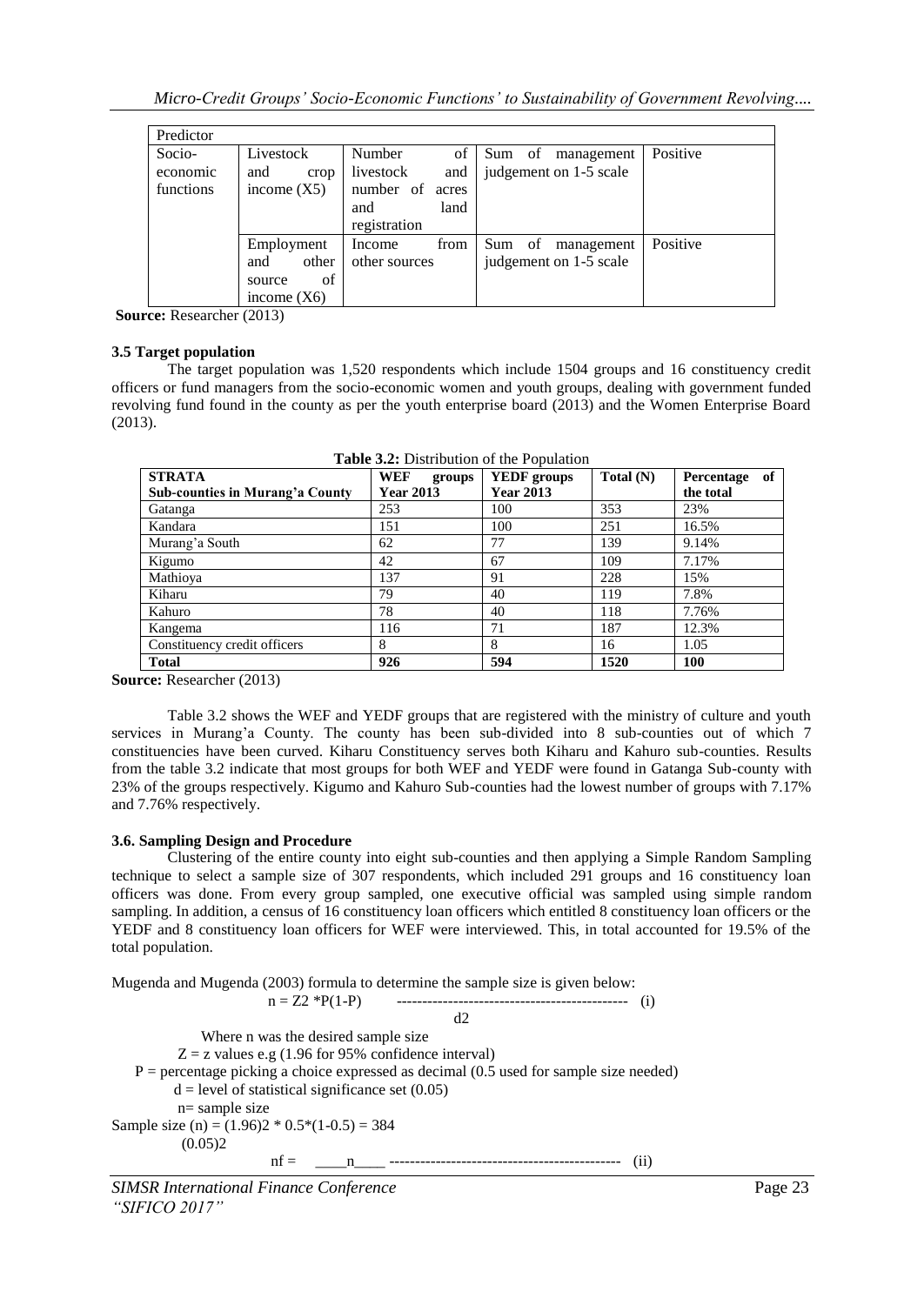$1 + (n)/N$ 

Where  $nf =$  the desired sample size (when the population size is less than 10,000)

n= the desired sample size (n = 384) (when the population is more than 10,000)

 $N =$  the estimate of the population size  $(N = 1502)$ 

Sample size (nf) =  $384 = 307$  $1 + (384)/1520$ 

Saunders, Lewis & Thornhill (2009) note that, a sample size of 10% and above are counted to be ideal to represent the entire population. A sample size of 19.5% for this study would be even be better and help to check any type I or type II error that may arise. Table 3.3 below shows the sampling strategy that was undertaken to arrive at the required respondents.

| <b>Table 3.3:</b> Sample Determination |                                   |                   |                 |                                     |  |
|----------------------------------------|-----------------------------------|-------------------|-----------------|-------------------------------------|--|
| <b>STRATA</b>                          | <b>Total</b><br><b>WEF</b><br>and | Weighting<br>from | <b>Sampling</b> | <b>WEF</b><br><b>Sampled</b><br>and |  |
| Sub-counties<br>in the                 | <b>YEDF</b><br>in<br>groups       | the total number  | rate            | <b>YEDF</b> per sub-county          |  |
| County                                 | Murang'a county $(N)$             | of groups         |                 |                                     |  |
| Gatanga                                | 353                               | 23%               | 19.5%           | 69                                  |  |
| Kandara                                | 251                               | 16.5%             | 19.5%           | 50                                  |  |
| Murang'a South                         | 139                               | 9.14%             | 19.5%           | 27                                  |  |
| Kigumo                                 | 109                               | 7.17%             | 19.5%           | 21                                  |  |
| Mathioya                               | 228                               | 15%               | 19.5%           | 44                                  |  |
| Kiharu                                 | 119                               | 7.8%              | 19.5%           | 23                                  |  |
| Kahuro                                 | 118                               | 7.76%             | 19.5%           | 23                                  |  |
| Kangema                                | 187                               | 12.3%             | 19.5%           | 36                                  |  |
| Constituency<br>loan                   | 16                                | 1.05              | 100%            | 16                                  |  |
| officers                               |                                   |                   |                 |                                     |  |
| <b>Total</b>                           | 1520                              | 100               |                 | 307                                 |  |

**Source;** Researcher (2013)

Table 3.3 shows the sampling procedure to arrive at the number of respondents. Probability sampling technique where the chance or probability is known and is usually equal to all cases was applied, Sauders et al., (2007). After adding the WEF and YEDF together, a common rate of 19.5% per constituency was applied. To arrive at 307 respondents, 100% of the constituency loan officers were also included in the sample.

# **3.7. Data Collection Instruments**

Data was collected using structured questionnaires that were administered with the help of research assistants (Appendix 3). Questionnaires had open and closed ended questions which were administered on drop and pick mode. Likert scale questions describing opinions on issues were used. Questionnaires as advocated by Mugenda & Mugenda (2003), are appropriate for research studies since they collect information that was not directly observable. The questionnaires were filled by individual chairman/treasurer/secretary in the youth groups and the women groups who rely on government revolving funding. An interview schedule (appendix 4) was administered to the constituency loan officers to investigate the procedures and policies in place among other issues. The items included in the initial objective was the socio-economic functions; the items included were level of education, level of livestock and crop income and information of other sources of income.

# **3.8. Validity and Reliability of Instruments**

#### **3.8.1. Validity**

Validity is the degree to which results obtained from the analysis of the data actually represent the phenomena under study (Mugenda & Mugenda, 2003). It measures the meaningfulness and technical soundness of the research. To ensure validity, the content of the questions constructed were made to be related in line to the revolving fund industry. The respondents were needed to be familiar with the terms to be used in the questionnaire.

# **3.8.2. Reliability**

The Cronbach's alpha was used to estimate internal consistency reliability by determining how the instruments relate to each other in terms of question content, wording sequence form and layout during the pilot study and the actual study (Muathe, 2010). The questionnaires were tested on a sample of 4 respondents each from the different cluster using the simple random sampling approach. The pilot study sample however did not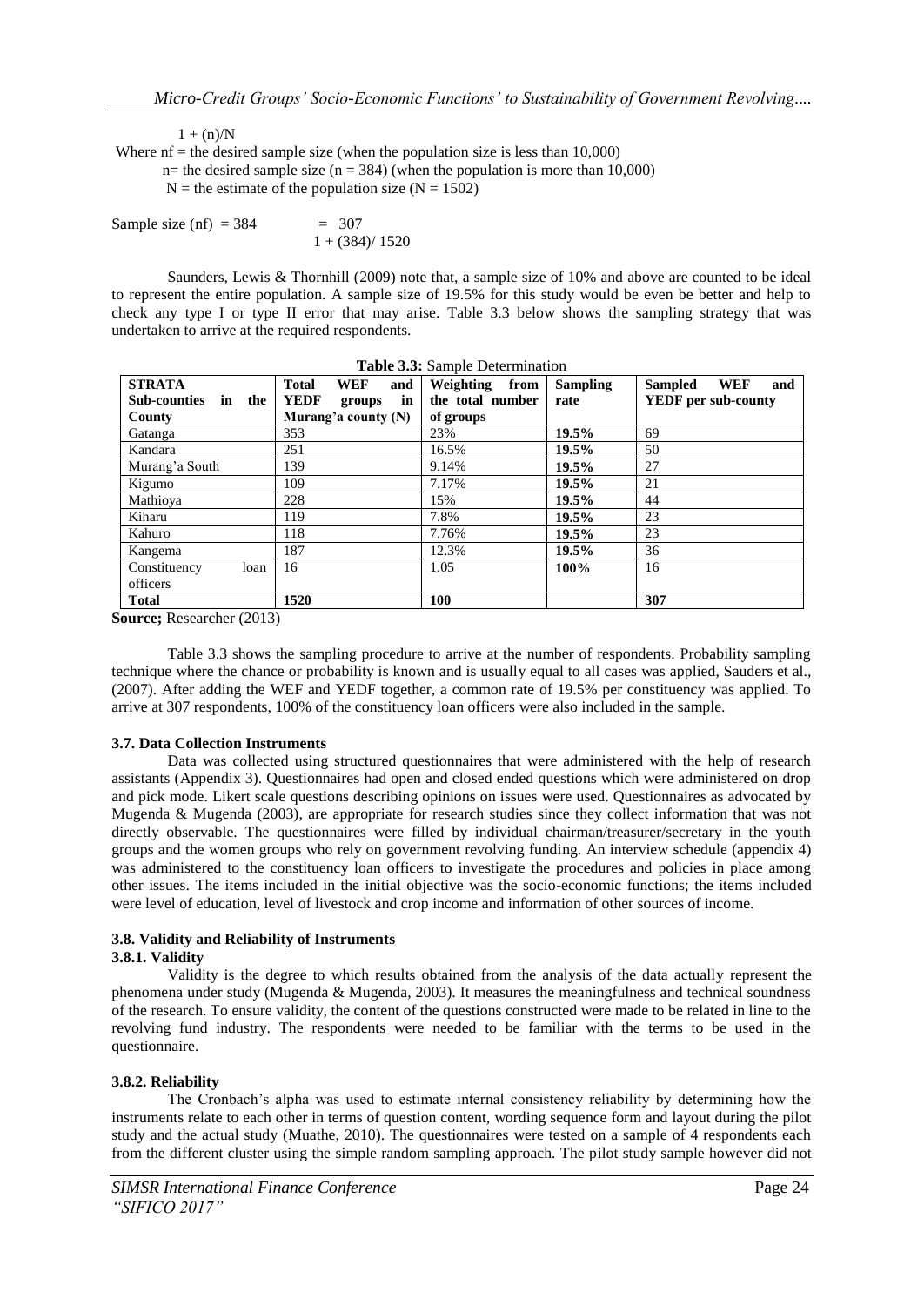participate in the main study. It has been suggested by Zaiontaz (2013) that reliability of 0.7 is enough to predict tests or hypothesize measures of a construct. According to the study, it is recommended that a minimum of 0.7 for explanatory will work and a standard reliability of 0.90 for advanced practice should be applied. At times, if the Cronbach's alpha value is above 0.50, as indicated by the Zaiontaz (2013), it's regarded as an indication of reliability. In this study, 0.5 was used to indicate reliability of instruments and the results for all items are summarized in Table 3.4 which was satisfactory.

| <b>Table 3. 4.</b> Kenability Blatistics |                                   |                 |                    |  |
|------------------------------------------|-----------------------------------|-----------------|--------------------|--|
| Factor                                   | Variable                          | Number of items | <b>Reliability</b> |  |
| Socio-economic factors                   | Livestock and crop income         |                 | 0.6                |  |
|                                          | Employment other source of income |                 | 0.803              |  |
| $ -$<br>.                                |                                   |                 |                    |  |

**Table 3. 4.** Reliability Statistics

**Source:** Pilot Study data (2014)

#### **3.9 Data Collection Procedure**

Primary data collection processes involved obtaining a clearance certificate from the Ministry of Education, Science and Technology to conduct the research (Appendix 2) and a research permit (Appendix 2). It was also necessary to obtain consent from the Constituency loan officers before conducting the survey. Primary data was collected by the researcher and the research assistants who went around all the sub-counties in Murang'a County. Questionnaires used were closed and open-ended questions that enabled the researcher to collect quantitative data, while open-ended questions enabled the researcher to collect qualitative data. The quantitative data were necessary to guarantee a generalization of results and to statistically test the research model. The qualitative data was necessary to provide realistic explanations for quantitative data (Mugenda & Mugenda, 2003). Interview schedules with the constituency loan officers were done from April 15th to May 20th 2014.

Questions were selected and phrased in ways that resulted in people providing accurate information. The questions were read to the respondents and answers recorded by the interviewer especially the illiterate respondents who comprised a sizeable number. Those who were able to fill the questionnaires without assistance requested for more time to fill the questionnaires in full. The respondents were given three weeks to complete the questionnaires at their convenient time, but not all were able to fill all the questions in full. Some questionnaires accounting to 14.4% were not filled at all. The respondents were expected to provide data voluntarily and confidentiality of the information was assured by the researcher. Four days before the deadline date, the respondents were reminded to complete filling the questionnaires via mobile phones by the research assistants. The interviews were conducted to 10 constituency loan officers out of 16, through face-to-face partly by the research assistants and by the researcher. This approach allowed the researcher to clarify doubts to ensure that questions were clearly understood by the respondents. Secondary data were collected using documented guideline where financial information related to the loans was collected.

# **3.10. Data Analysis**

Several methods were adopted in this study in order to describe, illustrate and analyze data statistically. Descriptive survey data were summarized in tables and figures. Descriptive statistics allowed the researcher to digest and understand large quantities of data and effectively communicate to users the research study purpose (Cooper & Schindler, 2006). Content analysis by finding themes, patterns and relationships derived from structured interviews and observations was applied to analyze qualitative data. All the independent variables had an accompaniment of a number of factors which were combined and averaged to find the composite index (Appendix 7).

For empirical analysis of the study and for drawing inferences from population sample, bivariate analysis, that is the test of differences or measure of association between two variables at a time was applied. It employs the Pearson Correlation Coefficient which is a measure of the magnitude and direction of the linear relationship between two variables. The value of the correlation ranges from -1 to 1, where the sign of correlation coefficient indicates the direction of the relationship, (Mugenda and Mugenda, 2003). The absolute values of the correlation coefficient indicated the strength, with larger absolute values indicating stronger relationships. Significance of the variables was tested at (sig level of 0.05). The significance of each correlation is also displayed in the correlation tables. If the significance level is very small (less than 0.05) then, the correlation is significant and the two variables are linearly related. If the correlation is (more than 0.05) then, the correlation is not significant and the two variables are not linearly related. Logit regression model was also applied to test the extent to which the independent variables predicted the sustainability of government revolving funds.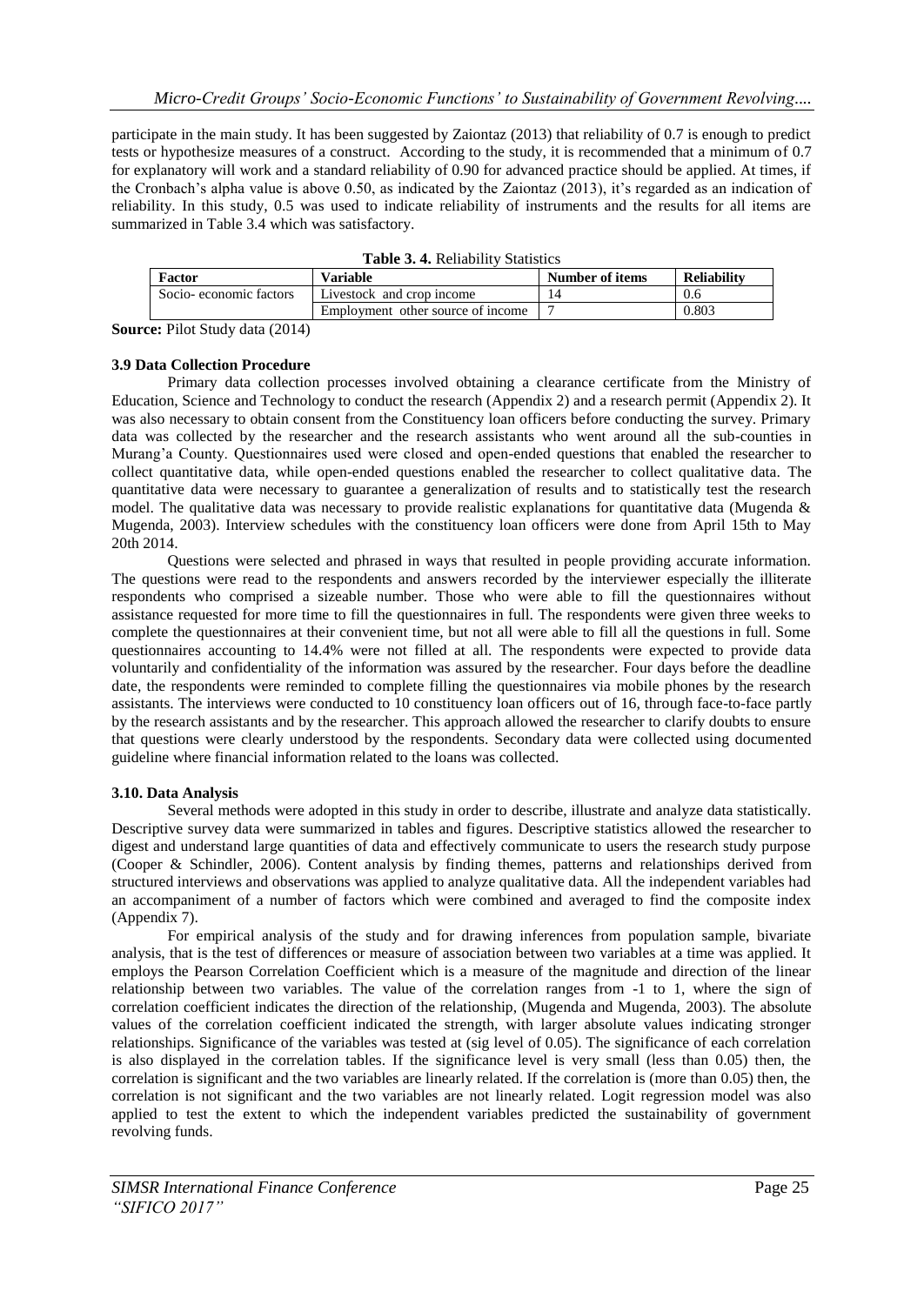The overall fit of the model was tested using the log-likelihood and associated chi-square statistics. The contribution of each predictor variable was tested using Wald statistics. Similarly, the open-ended questions were analysed through content analysis (ANOVA) where the researcher grouped common themes and drew inferences from the findings. Cooper and Schinder (2003) note that content analysis helps to bring issues into the forefront that would not have otherwise been captured through the use of structured questions in the questionnaire.

| <b>Research</b> | <b>Table 3.3.</b> Summally 01 Data Allafysis Techniques<br>Proposed analysis technique<br>Relevant question from<br>Level |         |                             |                   |  |
|-----------------|---------------------------------------------------------------------------------------------------------------------------|---------|-----------------------------|-------------------|--|
| objectives      | the questionnaire                                                                                                         | of data | <b>Analysis</b>             | <b>Hypothesis</b> |  |
| Socio-          | Livestock and crop income                                                                                                 | Ratio   | Mean and standard deviation | logit analysis,   |  |
| economic        | Employment and<br>other                                                                                                   | Ratio   | Mean, Kurtosis              |                   |  |
| functions       | sources of income                                                                                                         |         |                             |                   |  |

**Table 3.5:** Summary of Data Analysis Techniques

**Source:** Survey data (2013)

# **IV. Research Finding And Discussions**

#### **4. 1. Highest Level of Education of Respondents**

This study sought to investigate the highest level of education attained by majority of the group members.

| Tudie 411, Respondent s Eevel of Education |                              |           |         |
|--------------------------------------------|------------------------------|-----------|---------|
|                                            | <b>Classification factor</b> | Frequency | Percent |
| Highest level of education                 | Diploma                      | 65        | 24.9    |
|                                            | Degree                       | 42        | 16.1    |
|                                            | post graduate                |           | 3.8     |
|                                            | Others                       | 144       | 55.2    |
|                                            | Total                        | 261       | 100.0   |

**Table 4.1:** Respondent's Level of Education

**Source:** Survey data (2014)

From the Table 4.1, the level of education of most respondents amounting to (55.2%) indicated that their members had attained other forms of education (majority being form four and standard eight graduates). About (24.9%) of the group members had attained diploma level of education. The study found that (16.1%) and (3.8%) of the group members had attained degree and post-graduate levels of education respectively. This implied that majority groups are made up of persons who have not attained beyond O-level certificate. The results support Walker, Tschirley & Pequenino (2002) on determinants of rural income. The results note the need to ensure knowledge acquired in school is reflected in group dynamics and activities, which is currently lacking. Low involvement of graduate with above O-level of education, indicate little use of education to group dynamics and activities.

# **4. 2. Respondent's Period of Membership, Age Bracket of Members**

This study sought to investigate the respondent's period of membership and age bracket of the group members.

|                              | <b>Classification factor</b> | <b>Frequency</b> | Percent    |
|------------------------------|------------------------------|------------------|------------|
| Period of years as a member  | $<$ 1 year                   | 60               | 23         |
|                              | 1-3 years                    | 110              | 42.1       |
|                              | 3-7 years                    | 76               | 29.1       |
|                              | $8 - 10$ years               | 12               | 46         |
|                              | Above 10 years               | 3                | 1.1        |
|                              | Total                        | 261              | <b>100</b> |
| Age bracket of group members | Age 15-25                    | 34               | 13.0       |
|                              | Age 26-35                    | 99               | 37.9       |
|                              | Age 36-45                    | 100              | 38.3       |
|                              | Above 45                     | 23               | 8.8        |
|                              | Total                        | 261              | 100        |

| Table 4.2: Group Period of membership and Age Bracket |  |
|-------------------------------------------------------|--|
|                                                       |  |

**Source:** Survey data (2014)

Results from Table 4.2 show that (42.1%) of the respondents period of membership was for a period between (1-3) years, (29.1%) of the respondents indicated that they had been members of the groups between (3-7). This implied that the majority of the respondents had been members of YEDF and WEF respectively for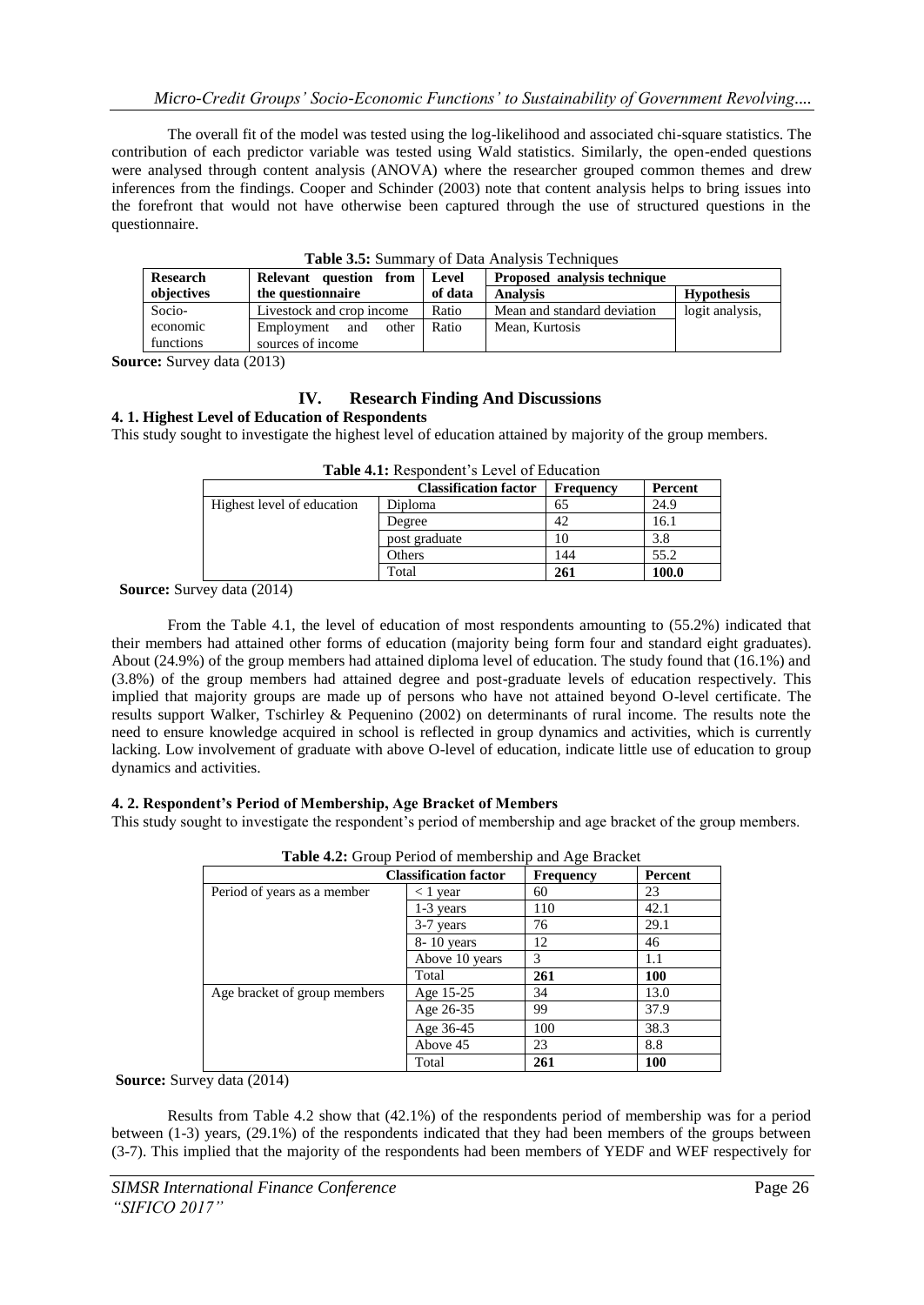relatively a long period and were in a position of offering credible information on sustainability of government revolving funds initiatives. The age of the group members was crucial, it was found that (38.3%) of the group members indicated that they were aged between (36-45) years, (37.9%) of the group members were aged between (26-35) years of age, (13.0%) of the of the group members were aged between (15-25) years, (8.8%) of the group members were aged above 45 years. The result suggests that age holds positive relationship to group formation and involvement in group affairs, while the minority and the old aged participating less.

#### **4. 3. Relationship of Age and Children Number on Loan Repayment**

This study sought to investigate the influence on age, marital status and number of children in determining the credit repayment.

| <b>Classification factor</b>              |                   | <b>Frequency</b> | <b>Percent</b> |
|-------------------------------------------|-------------------|------------------|----------------|
| Members that are single are able to repay | not at all        | 95               | 36.4           |
| their loans promptly                      | low extent        | 6                | 2.3            |
|                                           | moderate extent   | 63               | 24.1           |
|                                           | great extent      | 17               | 6.5            |
|                                           | very great extent | 79               | 30.3           |
|                                           | <b>Total</b>      | 261              | 100.0          |
| Members with young children and few in    | not at all        | 146              | 55.9           |
| number are more committed to repay their  | low extent        | 14               | 5.4            |
| loans                                     | moderate extent   | 57               | 21.8           |
|                                           | great extent      | 26               | 10.0           |
|                                           | very great extent | 17               | 6.5            |
|                                           | <b>Total</b>      | 261              | 100.0          |
| Members medium aged children<br>and       | strongly disagree | 140              | 53.6           |
| medium number are more committed to       | disagree          | 19               | 7.3            |
| their loan repayment                      | neutral           | 47               | 18.0           |
|                                           | agree             | 30               | 11.5           |
|                                           | strongly agree    | 24               | 9.2            |
|                                           | Total             | 261              | 100.0          |
| Members with aged children and high       | strongly disagree | 121              | 45.1           |
| are committed to their loan<br>number     | disagree          | 5                | 1.9            |
| repayment                                 | neutral           | 31               | 11.6           |
|                                           | agree             | 41               | 15.3           |
|                                           | strongly agree    | 63               | 23.5           |
|                                           | <b>Total</b>      | 261              | 100.0          |

**Table 4.3:** Influence on Age and Number of Children on Loan Repayment

**Source:** Survey data (2014)

Results from Table 4.3 show that (36.4%) of the respondents believed that there was no relationship between marital status and revolving fund repayment. Likewise, (55.9%) of the respondents indicated that the youthfulness of parents has no relationship to revolving fund repayment. Other (53.6%) of the respondents indicated there is no relation being a medium aged parent and loan repayment. Some (45.1%) of the respondents indicated there is no relationship between the aged members' children effect on loan repayment, such that the children assist their parents in repaying loans. This finding does not support Mahajan & Ronola (1996) in their study on empowerment of women through micro-finance in India. It was observed that a positive relationship between the age of children and income existed. Older children were observed to help to contribute to family income which in turn improved loan repayment. Adding an extra young child was associated with extension of severity of poverty that influenced repayments.

#### **4.4. Earnings and Repayment**

The respondents were requested to indicate who among the members repay their loans promptly based on their monthly earnings.

|                                 | <b>Classification factor</b> | <b>Frequency</b> | Percent |
|---------------------------------|------------------------------|------------------|---------|
| Group members earnings and loan | $(Ksh0-3000)$                | 69               | 26.4    |
| repayment                       | (Ksh 3001-5000)              | 71               | 27.2    |
|                                 | $(Ksh 5001-10000)$           | 66               | 25.3    |
|                                 | $(Ksh 10001-20000)$          | 28               | 10.7    |
|                                 | (Above Ksh 20,000)           | 27               | 10.3    |
|                                 | Total                        | 261              | 100     |

**Table 4.4:** Earnings and Loan Repayment

**Source:** Survey data (2014)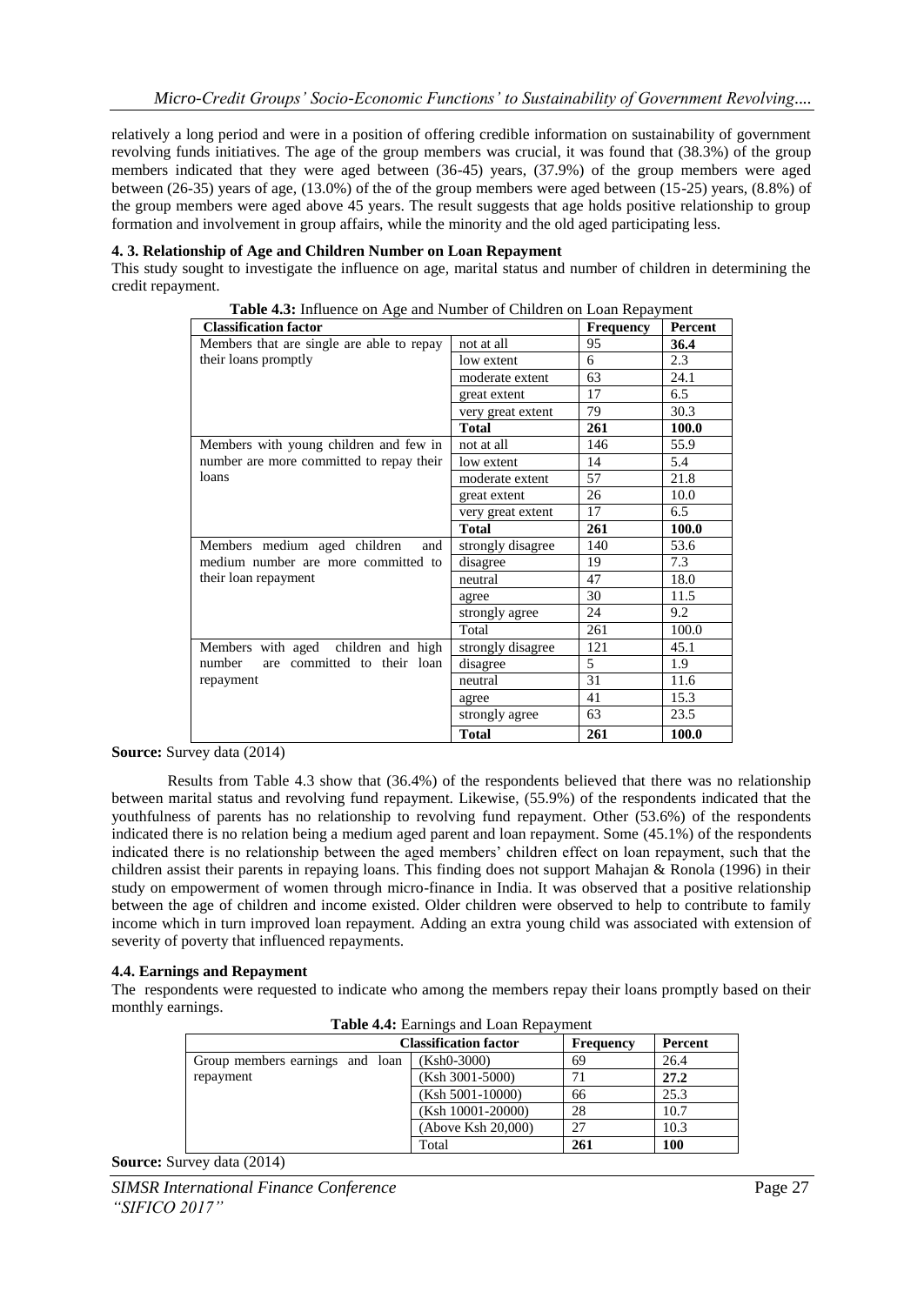Results from Table 4.4, shows that a good number of the respondents (27.2%) indicated that those group members that earn between (Kshs 3001-5000) are the best in repaying their revolving fund loans as they try to get higher amount in the next round. This finding does not support Mahajan & Ronola (1996) on empowerment of women through micro-finance in India. The study found higher income earning farmers to be more likely to repay their loans promptly.

# **4.5. Socio-Economic Functions of Groups Effects to Revolving fund Loan Repayment**

The study sought to examine the implication of socio-economic functions to revolving fund loan sustainability in Murang'a County, Kenya. First, the respondents were asked to indicate the sources of income for most of the group members and on average the amount they received from the source monthly. The respondents were also required to rank the source in oder of importance. The results are indicated on Table 4.5 below:

| <b>Sources of income</b> |           |         | Average income received per month | Ranking      |      |           |         |
|--------------------------|-----------|---------|-----------------------------------|--------------|------|-----------|---------|
|                          | Frequency | %       | Income                            | Frequency    | $\%$ | Frequency | $\%$    |
| Crop income              | 35        | 13.4    | Between $(1000 - 4000)$           | 50           | 19.2 | 41        | l 5.7   |
| Self employment          | 35        | 13.4    | Between (5000-8000)               | 68           | 26.1 | 34        | 13      |
| Livestock income         | 33        | $12.6*$ | between (9000-14000)              | 80           | 30.7 | 31        | 11.9    |
| Wage-income              | 61        | 23.4    | Between (15000-19000)             | 23           | 8.8  | 58        | 22.2    |
| Business income          | $97*$     | 37.2    | Above 20,000                      | <sub>0</sub> | 2.3  | 83        | $31.8*$ |
| Total                    | 261       | 100     | Non respondents                   | 33           | 12.6 | 14        | 5.4     |

**Table 4.5:** Socio-Economic Functions Effect to Loan Repayment and Sustainability

**Source:** Survey data (2014)

Resuluts on Table 4.5 show that a good number of respondents (37.2%), had business as the source of their income. Livestock income was the least source, according to the (12.6%) of the respondents and crop income had (13.4%) of the respondents. The average income received by most members in the groups reported to be (between 9,000 and 14,000) accounting to 30.7% of the respondents. On ranking of the most important source of business income was ranked the most significant source of income accounting to 31.8%. The results was in agreement with a study by Walker, Tschirley & Pequenino (2004) on determinants of rural income, poverty, in Mozambique who indicated that positive effects on income sources are most pronounced in small businesses, self-employment and in agricultural activities.

# **4.5.1. Influence Land Tenure, Acreage and Registratin to Monthly Land Income**

The study intended to determine the extent to which land tenure system and registration influence the average income from land per month. The results are as indicated in Table 4.15 below:

**Table 4.6** Relationship of Land Tenure, Acreage and Registration to Monthly Land Income and Loan Repayment

| <b>Size of Land</b>       |     |       |            | <b>Land tenure</b> |        |                 | Average income from land per month |               |             | Registration<br>title |      |
|---------------------------|-----|-------|------------|--------------------|--------|-----------------|------------------------------------|---------------|-------------|-----------------------|------|
| Category                  |     | %     | Category   | F                  | %      | Category        | F                                  | $\frac{9}{6}$ | Category    | F                     | %    |
| Less than 1 acre          | 167 | 64.00 | Self       | 192                | 73.08  | Between         | 19                                 | 75.90         | Land        | 120                   | 46.0 |
|                           |     |       | owned      |                    |        | $2.000 - 5.000$ | 8                                  |               | registered  |                       |      |
| 2<br><b>Between</b><br>1. | 38  | 14.60 | Rented     | 4                  | 1.50   | <b>Between</b>  |                                    | 1.90          | Land<br>not | 12                    | 4.6  |
| acre                      |     |       |            |                    |        | $6,000 - 8,000$ |                                    |               | registered  |                       |      |
| Between 3 and 4           |     | 0.4   | Rented     | 2                  | 0.8    | <b>Between</b>  |                                    | 1.90          | N/A         | 126                   | 48.3 |
| acres and above           |     |       | out        |                    |        | 9.000           |                                    |               |             |                       |      |
|                           |     |       |            |                    |        | 12.000          |                                    |               |             |                       |      |
| Non-respondents           | 50  | 19.20 | Communa    | 6                  | 2.30   | Not             | 53                                 | 20.30         |             | 3                     | 1.1  |
|                           |     |       |            |                    |        | applicable      |                                    |               |             |                       |      |
|                           |     |       | Not        | 51                 | 19.60  | Total           | 26                                 | 100.0         | Total       | 261                   | 100. |
|                           |     |       | applicable |                    |        |                 |                                    | 0             |             |                       | υ    |
| Total                     | 261 | 100.0 |            | 261                | 100.00 |                 |                                    |               |             |                       |      |

**Source:** Survey data (2014)

Results on Table 4.6 show that most of the respondents (64%) had land that was less than one acre and was self-owned accounting to (73%). Group members use their own farms for farming. Only (0.8%) of the respondents have rented land for farming. Most (75.9%) of the respondents indicated that they are able to earn between (Kshs 2,000 – Kshs 5,000) from farming per month indicating that most of them are subsistence farmers. A large amount of land in the county according to the repondents (46.0%) are registered and have title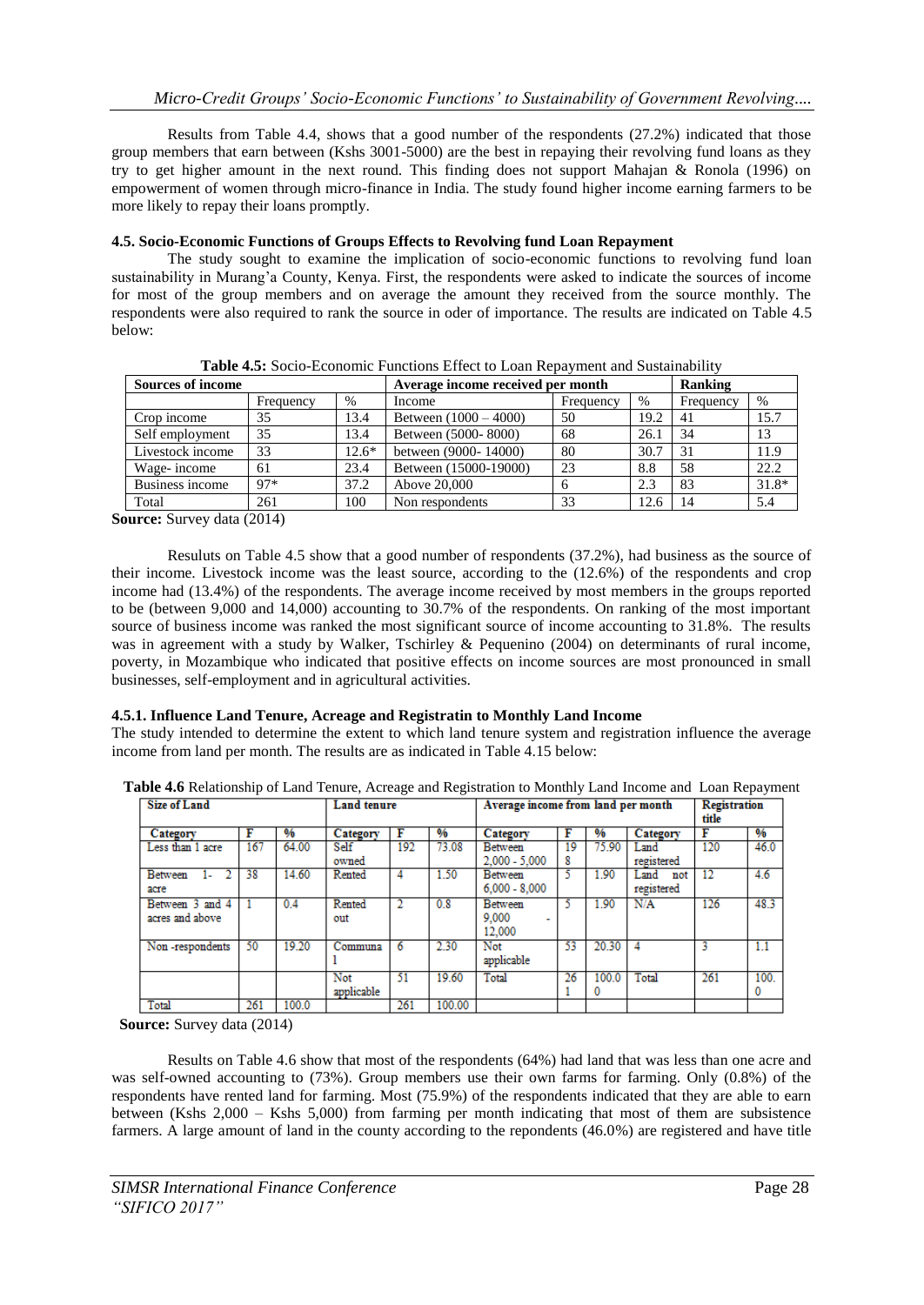deeds. The results support Mahajan & Romola (1996) who argue that both land area owned and number of fields are positively associated with source of income.

#### **4.5.2. Extent of Socio-economic Functions to Determine Revolving Fund Loan Repayment**

The respondents were requested to indicate the extent to which size of the farm, land registration, and other influence revolving fund loan repayment. Table 4.7 shows results from the resposes.

| Category                                    | N                | Mean             | <b>Std. Deviation</b> | <b>Kurtosis</b>  |            |
|---------------------------------------------|------------------|------------------|-----------------------|------------------|------------|
|                                             | <b>Statistic</b> | <b>Statistic</b> | <b>Statistic</b>      | <b>Statistic</b> | Std. Error |
| Size of the farm determine micro credit     | 261              | 3.95             | 1.142                 | .305             | .300       |
| repayment                                   |                  |                  |                       |                  |            |
| Land registration is vital for security and | 261              | 3.89             | 1.218                 | $-.595$          | .300       |
| has been used as collateral by most group   |                  |                  |                       |                  |            |
| members                                     |                  |                  |                       |                  |            |
| Distance of the revolving fund institutions | 261              | 3.85             | 1.400                 | $-.655$          | .300       |
| has effect on borrowing and repayment       |                  |                  |                       |                  |            |
| The more the frequency the visit by group   | 261              | 4.36             | .863                  | 2.601            | .300       |
| members, the better for information on      |                  |                  |                       |                  |            |
| loan repayment                              |                  |                  |                       |                  |            |
| It's important to know other group          | 261              | 4.38             | .830                  | 2.575            | .300       |
| members. It helps to build cohesiveness     |                  |                  |                       |                  |            |
| that has effect to loan repayment           |                  |                  |                       |                  |            |
| The continuity in a group determines the    | 261              | $4.39*$          | $.855*$               | 2.989*           | .300       |
| level of loan repayment                     |                  |                  |                       |                  |            |
| Time of maturity of investment determines   | 261              | 4.23             | 1.050                 | 2.904            | .300       |
| the repayment and sustainability            |                  |                  |                       |                  |            |
| Valid N (list wise)                         | 261              |                  |                       |                  |            |

| Table 4.7: Extent of Social-Economic functions to Loan Repayment |  |  |
|------------------------------------------------------------------|--|--|
|                                                                  |  |  |

**Source:** Survey data (2014)

Results on Table Table 4.7, show that most of the respondents (Mean  $= 4.39$ ) with (Stdv = 0.855) and (Kurtosis = 2.989) indicate continuity in a group determines the level of repayment and loan sustainability. The findings also found a positive siginificance between the size of the farm to revolving fund repayment (Mean = 3.95) . The results support Kimani and Musungu (2010) who argue that rural plan policies for development should be properly implemented. The study raised need of land registration and consolidation to enable farmers to use their land as collateral for credits and training of farmers on modern farming techniques.

# **4.6. Hypothesis Testing**

The previous results had presented descriptive statistics on government revolving fund repayment and sustainability however, to draw inferences about the population on the basis of the sample, there was need to empirically analyse data using the Pearson correlation coefficient. The correlation of the five variables was as provided in table 4.8

| <b>Correlations</b>          |                            |                         |                             |  |  |  |  |  |
|------------------------------|----------------------------|-------------------------|-----------------------------|--|--|--|--|--|
|                              |                            | Level of sustainability | Loaning operation procedure |  |  |  |  |  |
|                              | <b>Pearson Correlation</b> |                         | .622                        |  |  |  |  |  |
| Level of loan sustainability | Sig. (2-tailed)            |                         | .024                        |  |  |  |  |  |
|                              | Ν                          | 261                     | 261                         |  |  |  |  |  |
|                              | <b>Pearson Correlation</b> | .622                    |                             |  |  |  |  |  |
| Loaning operation procedure  | Sig. (2-tailed)            | .024                    |                             |  |  |  |  |  |
|                              | Ν                          | 261                     | 261                         |  |  |  |  |  |
|                              |                            |                         |                             |  |  |  |  |  |
|                              |                            |                         |                             |  |  |  |  |  |

**Table 4.8:** Correlation Analysis of the Variables Under Study

From the table 4.8, the Pearson correlation coefficient for socio-economic functions and level of sustainability was (0.511) and for borrower characteristics to level of sustainability was (0.649) and both had a significance level (<0.05). This implied that there is a strong relationship between socio-economic functions and borrower characteristics to level of loan sustainability.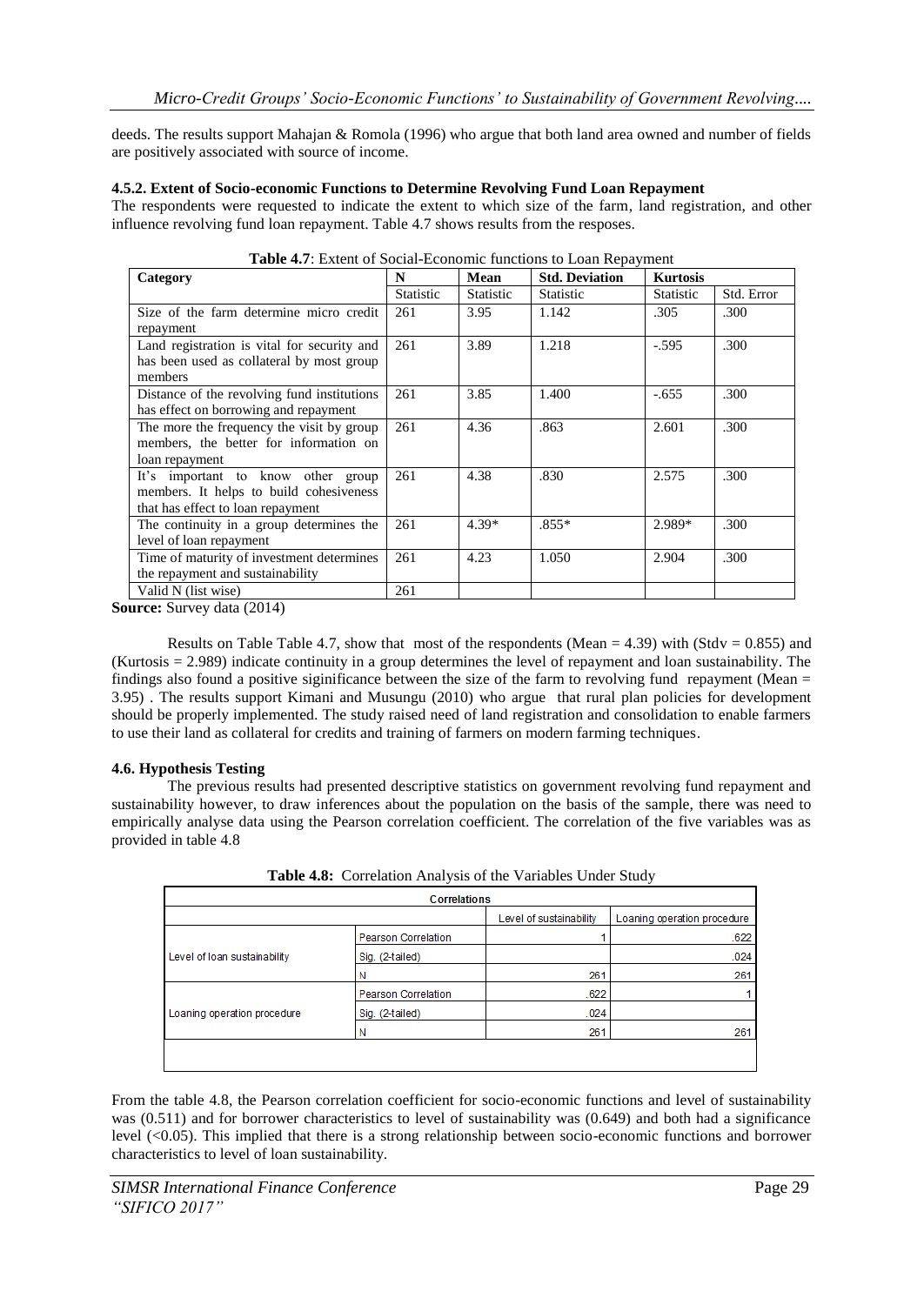#### **4.7. Measuring of the Multiple Logit Regression Models**

The hypothesis that the study sought to test is addressed in this section. To examine the implication socio-economic functions (H1) to sustainability of government revolving funds. Before the variables were analysed, various factors accompanying each variable were combined and averaged. Binary logit regression model was considered appropriate due to the nature of the study because the situation would have to occur or otherwise. The outcome was to be either 0 or 1, where 1 indicates that the outcome of interest is present, and 0 indicates the outcome is absent.

The following was the logit model that was tested (Equation 4.1);

$$
Pr(Yi) = \frac{\beta_0 + \beta_1 X1 + \varepsilon i \quad \dots}{\text{Where } y_i = 0 \quad \text{or } 1 \text{ and } E(\varepsilon_i) = 0} \tag{4.1}
$$

 $y_i = 1$  *if*  $y^* > 1$  (Sustainable index is "high enough" that is, able to cover operating costs, loan losses and interest and other adjustment expenses).

 $y_i = 0$  *if*  $y^* < 1$  (Sustainable index is not "high enough" to cover operating cost loan losses and interest and other adjustment expenses)

The Table 4.31 below indicates the logit regression results after the variables were run on an SPSS statistical package.

|              | <b>Table 4.9: Parameter Estimate of Logit Model</b> |         |      |        |              |       |        |                    |       |
|--------------|-----------------------------------------------------|---------|------|--------|--------------|-------|--------|--------------------|-------|
|              | Loan sustainability                                 | B       | S.E. | Wald   | df           | Sig.  | Exp(B) | 95% C.I.for EXP(B) |       |
|              |                                                     |         |      |        |              |       |        | Lower              | Upper |
| <sub>S</sub> | operation<br>Loan                                   | $-.018$ | .292 | .004   | 1            | .048  | .982   | .554               | 1.741 |
| t            | procedure                                           |         |      |        |              |       |        |                    |       |
| e            | Socio-economic                                      | $-.838$ | .264 | 10.064 | $\mathbf{1}$ | .002  | .432   | .258               | .726  |
| p            | functions                                           |         |      |        |              |       |        |                    |       |
|              | Borrower characteristic                             | $-.965$ | .341 | 8.005  | 1            | .005  | .381   | .195               | .743  |
|              | Use of technology                                   | $-.519$ | .285 | 3.317  | 1            | .069  | .595   | .340               | 1.040 |
| a            | Constant                                            | 1.618   | .230 | 49.475 | 1            | .000  | 5.04   |                    |       |
|              | Chi-square                                          | 22.761  |      |        |              | 0.000 |        |                    |       |
|              | Predicted<br>overall<br>performance                 | $73.4*$ |      |        |              |       |        |                    |       |
|              |                                                     | 344.29  |      |        |              |       |        |                    |       |
|              | -2log likelihood                                    |         |      |        |              |       |        |                    |       |
|              |                                                     | 0.402   |      |        |              |       |        |                    |       |
|              | Negelkerke $R^2$                                    |         |      |        |              |       |        |                    |       |

**Source:** Survey data (2014)

The regression results of the logit model in Table 4.9 are reflected by the regression coefficient standard errors t- values, Wald statistics and p-value. The logit model generates a chi-square value of 22.761 and p-value of 0.000 which was statistically significant because the p= value was less than $\infty = (0.05)$ . The results indicated that socio-economic functions had a significant level of  $0.02 < 0.05$ . This called for the rejection of the null hypothesis and the alternative (HA1) was adopted for the hypothesis that; there is a relationship between groups' socio-economic functions to government revolving fund sustainability in Murang'a County.

Results on socio-economic functions (Mahajan & Romola, 1996; Kibaara, 2006; World bank, 2004; Walker et al., 2002) indicates land area owned and number of fields, geographical location and infrastructure potential, land registration and consolidation, improved land tenure and property rights have a statistically significance relationship between loan repayment and sustainability respectively. The study did not find a statistical significant relationship between the level of education and the loan repayment and sustainability. In fact, most of the group members were below "O" level certificate of education.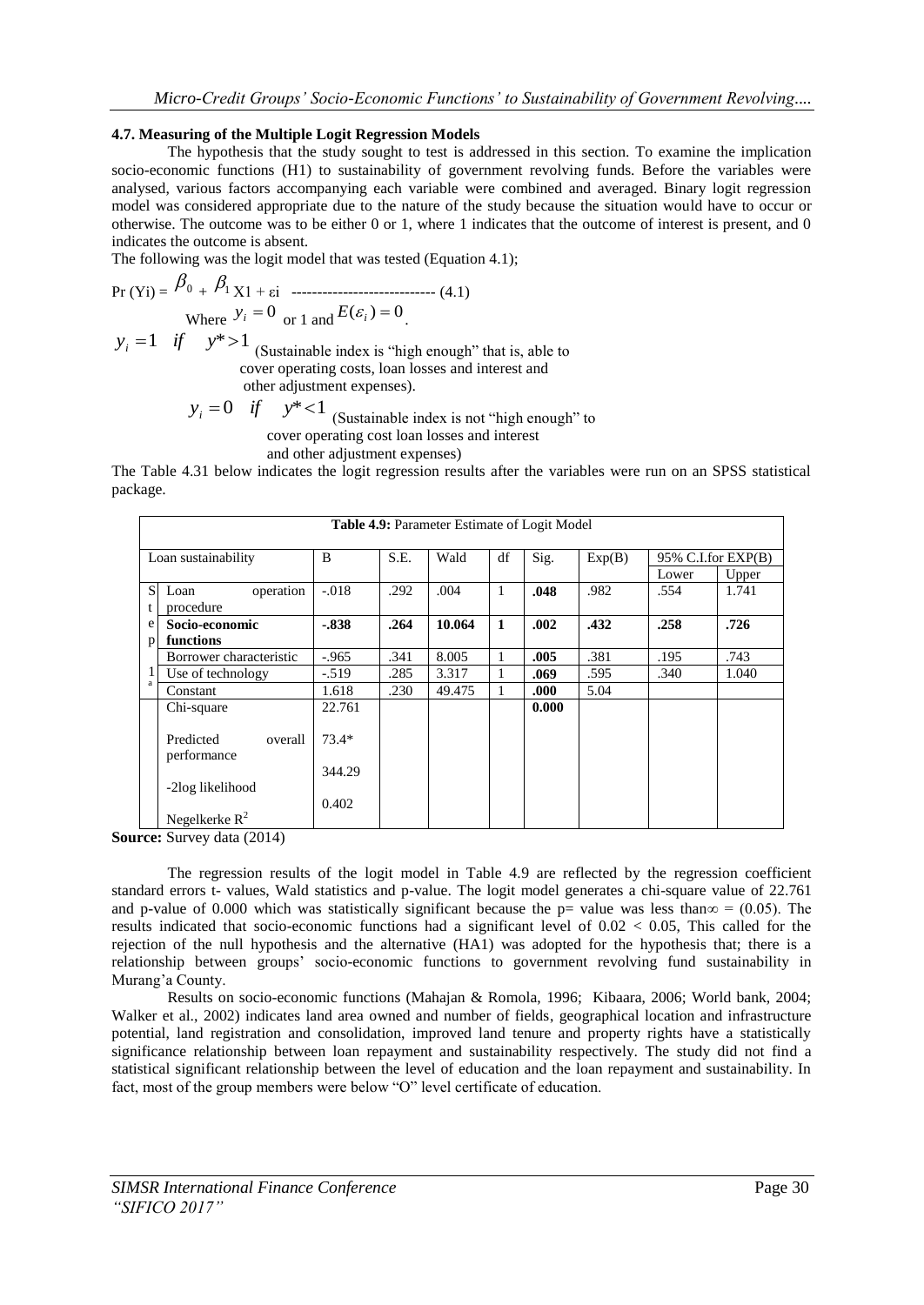| <b>Table 4.10:</b> Summary of Hypothesis Testing |                                                                                                                                            |               |                                       |  |  |  |  |
|--------------------------------------------------|--------------------------------------------------------------------------------------------------------------------------------------------|---------------|---------------------------------------|--|--|--|--|
| <b>Hypothesis</b>                                | Construct                                                                                                                                  | <b>Result</b> | <b>Explanation</b>                    |  |  |  |  |
| H <sub>2</sub>                                   | There is no statistical significance between groups' Reject<br>social-economic functions to sustainability of revolving hypothesis<br>fund |               | null Significant level<br>0.02 < 0.05 |  |  |  |  |
| $\sim$                                           | $\sim$ $\sim$ $\sim$ $\sim$ $\sim$                                                                                                         |               |                                       |  |  |  |  |

**Table 4.10:** Summary of Hypothesis Testing

**Source:** Survey data (2014)

The summary of the hypothesis in Table 4.10 indicates the significance of the coefficients tested. The results showed that the socio-economic variable was significant and hence the null hypotheses were rejected and the alternative hypothesis took effect.

# **5.1. Summary**

# **V. Summary, Conclusions And Recommendations**

The key objective of the study intended to examine the implication of socio-economic functions of groups to government revolving funds sustainability in Murang'a County. The study derived descriptive statistics on livestock, crop income and income from other sources as factors influencing loan repayment and sustainability. The composite index was also established to come up with one variable to be input in both the Pearson correlation and the logit regression analysis. After the analysis, the results indicated significance of the variable in question. The null hypothesis was rejected and the alternative taken, which implied that there is a relationship between socio-economic functions of groups to government revolving funds sustainability in Murang'a County.

#### **5.2. Conclusion**

For implication of socio-economic functions namely; the level of education, age brackets of the group members, marital status of the group members, level of earnings of the members, size of the land, the main economic activity had either a positive or negative influence to revolving fund repayment and sustainability. Members with high education (post-graduates) were very few in most of the groups, majority being standard eight dropouts. Knowledge learnt in school was found not exhibited in groups' dynamics. Majority of the group members were in the age bracket of (36- 45) years, most of whom were women, the youths members (15-35); were few which is a great concern. The marital status in most groups did not have a positive relationship to loan repayment and those who earned fewer incomes were found to be better in repaying for their obligations. Business was found to be the main source of income to most of the group members most of which had parcels of land of less than 1 acre, and 46% of that land was not registered, affecting loan repayment. Informal lenders were found to be thriving due to their promising practice of providing quick loans and lacking of gender bias, which is prevalent with the government revolving funds institutions. The study concluded that, socio-economic functions have a significant relationship to government revolving funds sustainability.

#### **5.3. Recommendations**

It was found that most of the group members were standard 8 drop outs and few had attained form four-level of education showing a negative relationship between group membership and level of education. The highly educated individuals that have studied business in high school were lowly engaged in groups' affairs. Due to this unique circumstance, it is important to train the young individuals on how to run and own businesses at their early stage of life before they graduate from lower primary. A good number of the graduates at this level do not proceed to secondary school where business study as a subject is conducted. This subject, which was taught in the primary curriculum and used to provide basic knowledge on how to own and run a business was good but was stopped in the Kenyan Curriculum. Developers of the Curriculum should revise the earlier decision and revert the teaching of business subject to both primary schools and primary colleges.

The need of empowerment to both women and youths was voiced out. The respondents were not satisfied with the current situation. Graduates at different levels should be helped to secure jobs without so many restrictions. The tough requirements by many employers for recruitment should be adjusted. Different Counties in Kenya should find ways of making business environment conducive to all citizens. Removal/reduction of exploitive tariffs and by-laws that were introduced by most of the county governments immediately after inception for the business sector and stakeholders' involvement should be advocated.

Land ownership which is an issue should be addressed to ensure most members of the society own title deeds and land jurisdiction is effective in all regions. All lands acquired/demarcated in the past before the inception county administration in Kenya should be registered and owners provided with avenues to acquire title deeds before the new regulations proposed in the Kenya current constitution takes effect. Land resources that are already acquired should be protected from wastage and loss in value.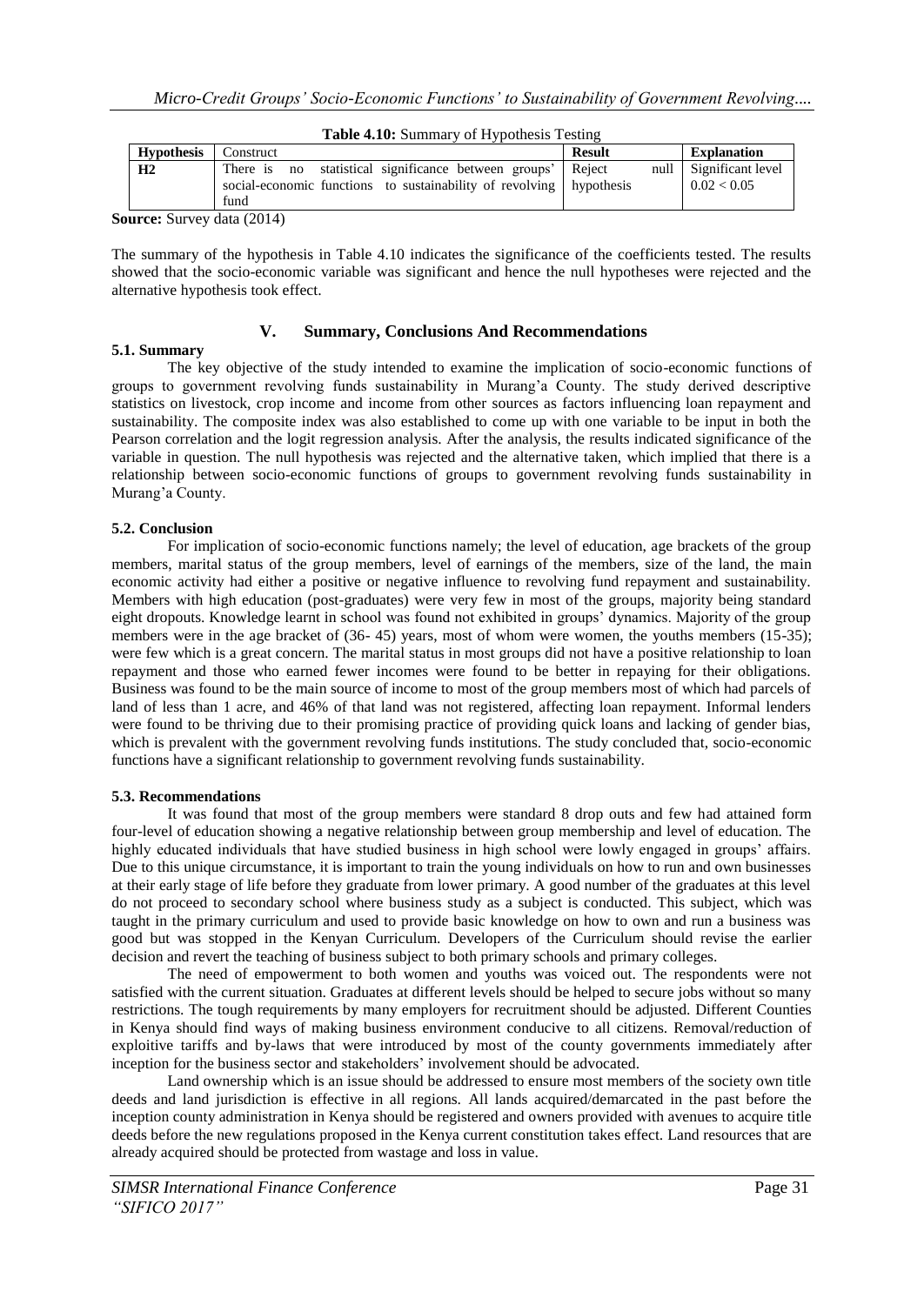#### **VI. References**

- [1] Canterbery, E. (1997)*. A vita Theory of Personal Income Distribution,. Florida State University,* journal Vol 46, No.1.
- [2] Central Bank of Kenya, (2012)*. Banking Review.* Bank Report Retrieved from www.cetralbank.go.ke, 2012.
- [3] Chweya, L. (2006) *Constituency Development Fund: A Critique, Department of Political Science and Public Administration,* University of Nairobi http://www.africanexecutive.com/modules journal.
- [4] Cooper, D., & Schindler, P. (2008).*International Edition: Business Research Methods.* (8<sup>th</sup>ed.); New Delhi; MacGraw-Hill. Bulletin.
- [5] Desta, A. (2009). *Do Microcredit Programs Alleviate Poverty and Foster Environmentally Sustainable Development?* A Review of African Case Studies, Professor of Sustainable Economic Development, Dominican University of California
- [6] District Development Report, (2007)*. Ministry of Planning, Murang'a District, Kenya government* District Development reports issue Bulletin.
- [7] Gemma,A. (2014). *Creating Youth Empowerment through Entrepreneur Financing*. Is the Uganda Youth Venture
- [8] Capital Fund on course? Published article 2014
- [9] Ghada, O., Teima, R., Neil, P., Ramsden, K., Melina, L. & Mirmulstein, N. (2010)*. Access Finance.* Publisher the Financial & Private Sector Development; IFC's SME Banking Knowledge Guide, Vice Presidency of the World Bank Group http://www.ifc.org/smebanking. Issue no. 30 journal.
- [10] Hulme, D., Kashangaki, J., & Mugwanga, H. (1999)*. Dropouts amongst Kenyan Micro- finance Institutions.*  Micro Save-Africa and Centre for Micro-Finance, Kampala, Uganda. www/undp.org/sum.Journal Retrieved from http://staging.microsave.net/files/pdf/.
- [11] Jemal, A. (2003). *Micro finance Loan Repayment Performance. A case study of the Orima credit and savings share company (OCSSCO) in Kuyu.* Addis Abba University. Journal Retrieved on Wednesday May 29, 2013.
- [12] Karlan, D., & Morduch, J. (2009). *Handbook of Development Finance Chapter 2, volume5*Dani Rodrikand Rosenzweig, eds journal.
- [13] Kibaara, B. (2006)*. Rural Financial Services in Kenya: What is Working and Why? Egerton university.* Tegemeo institute of agricultural policy and development. Retrieved from www.tegemeo.org/documents/conference/ (2006).
- [14] Kimando, L., Kihoro, J. & Njogu, G., (2012). *Factors Influencing the Sustainability of Micro-Finance Institutions in Murang'a Municipality*. Journal downloaded on 11/1/2014. www.ijbcnet.com/1-10/IJBC-12-1922.pdf.
- [15] Kimani, M., & Musungu, T. (2010)*. Reforming and Restructuring Planning and Building Laws and Regulations in Kenya for Sustainable Urban Development,,* 46thISOCARP Congress
- [16] Khaleque, A. (2010). *Diversion of Loan Use: Who Diverts and Why. Institute of Microfinance* Dhaka Bangladesh paper number 26930 posted on 20November 2010. www.mpru6.uni-muecheir/de/26930.
- [17] *M*ahajan, V. & Ramola, B. (1996)*. Financial Services for the Rural poor and Women in India: Access and sustainability.* Journal of International Development, 8(2), 211–224.
- [18] Mishikin, F. & Eakins, S. (2007*). Financial Markets and Institutions* (Pearson international edition). Wesley publisher.
- [19] Mohane, H., Coetzee, G. & Grant W. (2000)*. The Effects of the Interest Rate Ceilings on the Micro-Lending Market in South Africa.* Agrekon, 39(4), 730–738. journal.
- [20] Mokhtar, H., Nartea, G & Gan, C. (2011)*. Determinant of Loan Repayment Problem Among Micro Finance Borrowers in Malaysia.* Journal Retrieved May 11, 2013,from http://www.zotero.org/support/quick\_start\_guide.
- [21] Muathe,M, S. (2010) *The Determinants of Adoption of Information and Communication Technology by Small and Meduim Enterprises within the Health sector in Nairobi*, Kenya, PhD Thesis study, Kenyatta University.
- [22] Muhammad, Z. (2011). *Cost Structure and Sustainability in Microfinance Institutions: The Case of Bangladesh School of Administrative studies.* Atkinson Faculty of Liberal and Professional Studies. York University 4700 Keele Street, Toronto, ON, M3J 1P3, Canada journal.
- [23] Mugenda, & Mugenda, (2003)*.Research Methods, Quantitative and Qualitative Approaches.* AcTs press Nairobi.
- [24] Mutua, J., & Oyugi, L. (2007)*. Poverty Reduction Through Enhanced Rural Access to Financial Services in Kenya.* Southern and Eastern Africa Policy Research Network journal.
- [25] Odudho, A. (2000). *District focus for Rural Development, Bottom -up. concept.* Journal Retrieved May 11, 2013, from http://home.mywebsearch.com
- [26] Republic of Kenya, (2009).*Youth Fund Status Report. Nairobi, Youth enterprise fund board march 2009, www.youthfund.go.ke.*
- [27] Saunders, M. Lewis, P. & Thornhill, A. (2009). R*esearch Methods for Business Student*, 5 5<sup>th</sup>edition, Great Britain, Prentice Hall.
- [28] State of Hawaii. (2009). *A report to the governor of the legislature of the state of Hawaii*. (Report number 09-11-dec 2009)
- [29] Thorsten,. B. & Augusto, M, (2006) (2006). *The Basic Analytics of Access to Financial Services.* Journal Retrieved May 11, 2013, from http://www.mozilla.org
- [30] Torres-Reyns, O. (2009).*Getting Started in Logit, Ordered Logit Regression Version* 3.1beta. Priceton University. Journal Retrieved June 6, 2014, from http://www.dss.priceto.edu/training .
- [31] Venkatesh, V., Morris, M.G., Davis, F.D., and Davis, G.B. (2003) "*User Acceptance of Information Technology*: Toward a Unified View," *MIS Quarterly*, 27, 425-478.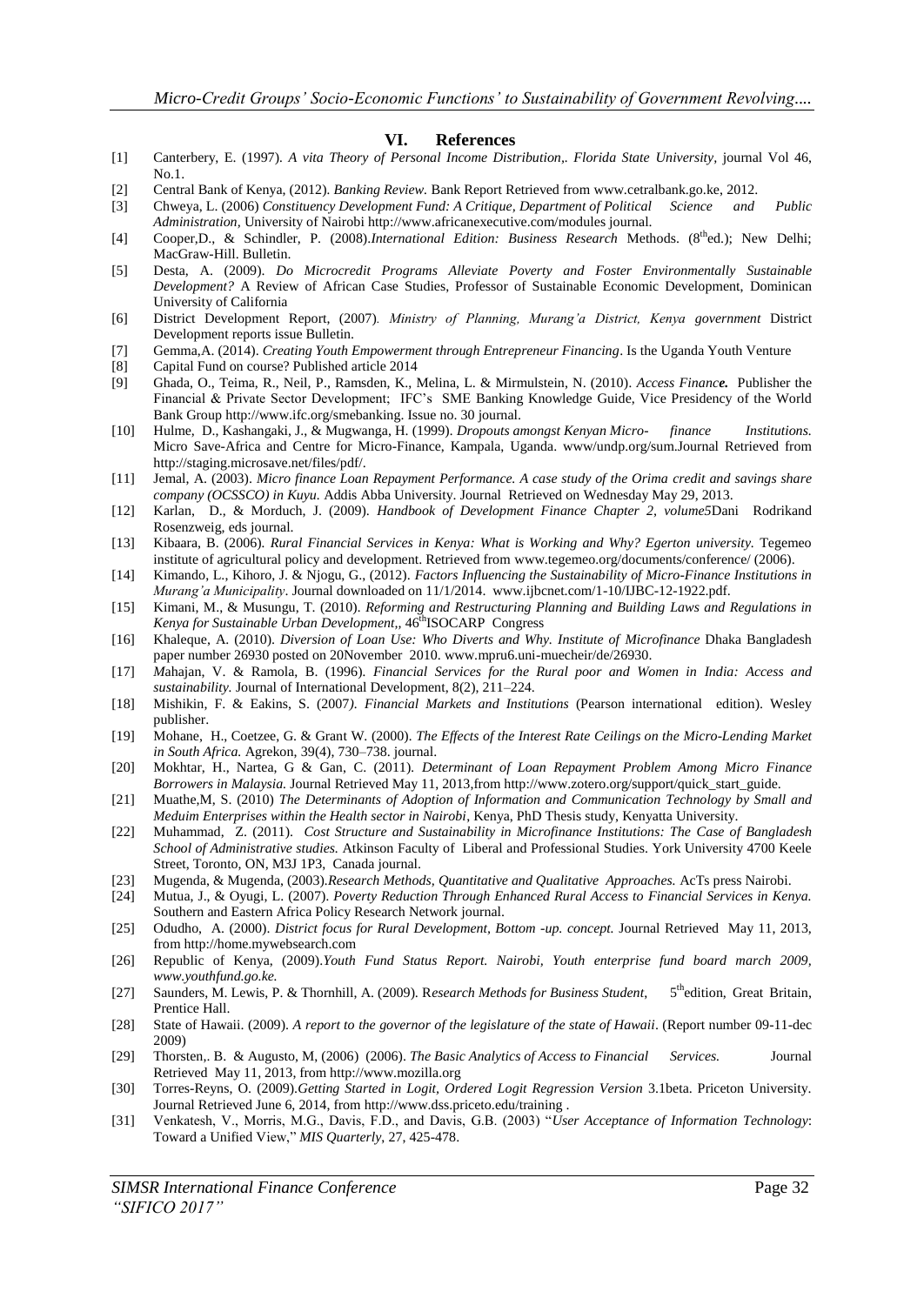- [32] Walker, T., Tschirley, J., Low M., Pequenino, T., Boughton, E., Payongayong, R. and Weber, M.(2002) Determinants of Rural Income, Poverty, and perceived well-being in Mozambique in 2001-2002 journal.
- [33] Wakuloba, R. (2006)*. Causes of Default in Government Micro- Credit Programmes.* Journal Retrieved May 13,2013.
- [34] World Bank, (2004)*. Leasing: An Underutilized Tool in Source of Financial Institution fund.*Washington, DC, World Bank, Agriculture and Rural Development Department report.
- [35] World Bank, (2012)*.A Guide to Regulation and Supervision of Microfinance. Consenus Guideline Washington, Dc 20433. wwwc.cgao.org*
- [36] Zaiontaz , S. (2013). *Real statistics using excel. Real Statistics Resources*.www.real-statistcs.com*.*

#### **VII. APPENDIX 3 : Group Executive Member Questionnaire**

This questionnaire is aimed at collecting data on loan repayment and sustainability of government revolving funds in Murang'a County. It intends find out your satisfaction on the government revolving fund initiative at your disposal. Kindly respond to the following questions as honest and accurately as possible. The information you give will be useful only for the purpose of this research. SECTION A: PRELIMINARY INFORMATION

| SECTION A. I REEIMINART INI ORMATION                                                                         |                                   |               |                                            |        |           |  |
|--------------------------------------------------------------------------------------------------------------|-----------------------------------|---------------|--------------------------------------------|--------|-----------|--|
|                                                                                                              |                                   |               |                                            |        |           |  |
| 1 Kindly indicate your Gender                                                                                |                                   |               |                                            |        |           |  |
|                                                                                                              | Male [] Female                    |               | $\Box$                                     |        |           |  |
| 2. Group Position Held (Tick): Chairman  Treasurer<br>Marital status                                         |                                   |               |                                            | $\Box$ | Secretary |  |
| 3. What is your highest level of Education of most of your group members? (Tick as<br>applicable)            |                                   |               |                                            |        |           |  |
| a) Diploma                                                                                                   | $[\ ]$                            |               |                                            |        |           |  |
| b) Degree                                                                                                    | $\begin{bmatrix} 1 \end{bmatrix}$ |               |                                            |        |           |  |
| c) Post graduate                                                                                             |                                   |               |                                            |        |           |  |
|                                                                                                              |                                   |               |                                            |        |           |  |
| 4. Number and average age of majority of your group members                                                  |                                   |               |                                            |        |           |  |
| Age bracket                                                                                                  |                                   |               | Total in number                            |        |           |  |
| Age 15-25                                                                                                    |                                   | Between 1 - 5 |                                            |        |           |  |
| Age 26-35                                                                                                    |                                   | Between 6-10  | <b>Contract Contract Contract Contract</b> |        |           |  |
| Age 35-45                                                                                                    |                                   | Between 11-15 |                                            |        |           |  |
| Above 45                                                                                                     |                                   | 16 and over   |                                            |        |           |  |
| 5 In your opinion, for better group management, what would you suggest would the ideal<br>number of members? |                                   |               |                                            |        |           |  |
| Between $(3-5)$ group members                                                                                |                                   |               |                                            |        |           |  |
| Between( $6 - 10$ ) group members                                                                            |                                   |               |                                            |        |           |  |
| Between( $11 - 20$ ) group members                                                                           |                                   |               |                                            |        |           |  |
| Above 20 group members                                                                                       |                                   |               |                                            |        |           |  |
| Not sure                                                                                                     |                                   |               |                                            |        |           |  |
| 6. From your records, who among the group members repay their loans promptly?                                |                                   |               |                                            |        |           |  |
| Those earning incomes;                                                                                       |                                   |               |                                            |        |           |  |
| Between (Ksh 0 - 3000)                                                                                       |                                   |               |                                            |        |           |  |
| Between (Ksh 3001-5000)                                                                                      |                                   |               |                                            |        |           |  |
| Between (Ksh 5001-10000)                                                                                     |                                   |               |                                            |        |           |  |
| Between (Ksh 10001-20,000)                                                                                   |                                   |               |                                            |        |           |  |
| Above 20,000                                                                                                 |                                   |               |                                            |        |           |  |
|                                                                                                              |                                   |               |                                            |        |           |  |

#### **7. To what extent do the following factors influence micro credit loan repayment?**

| <b>Statement</b>                                                     |  |  |  |
|----------------------------------------------------------------------|--|--|--|
| Members that are single and not married are able to repay their      |  |  |  |
| loans promptly                                                       |  |  |  |
| Members with young children Between $(1 - 3)$ and at ages between    |  |  |  |
| $(1 - 10)$ are more committed to group activities and are committed  |  |  |  |
| in repaying loans                                                    |  |  |  |
| Members with children between $(4 - 5)$ at ages between $(11 - 15)$  |  |  |  |
| are more committed to group activities and are committed in          |  |  |  |
| repaying loans                                                       |  |  |  |
| Members with children between $(6 - 10)$ at ages between $(16 - 18)$ |  |  |  |
| are more committed to group activities and are committed in          |  |  |  |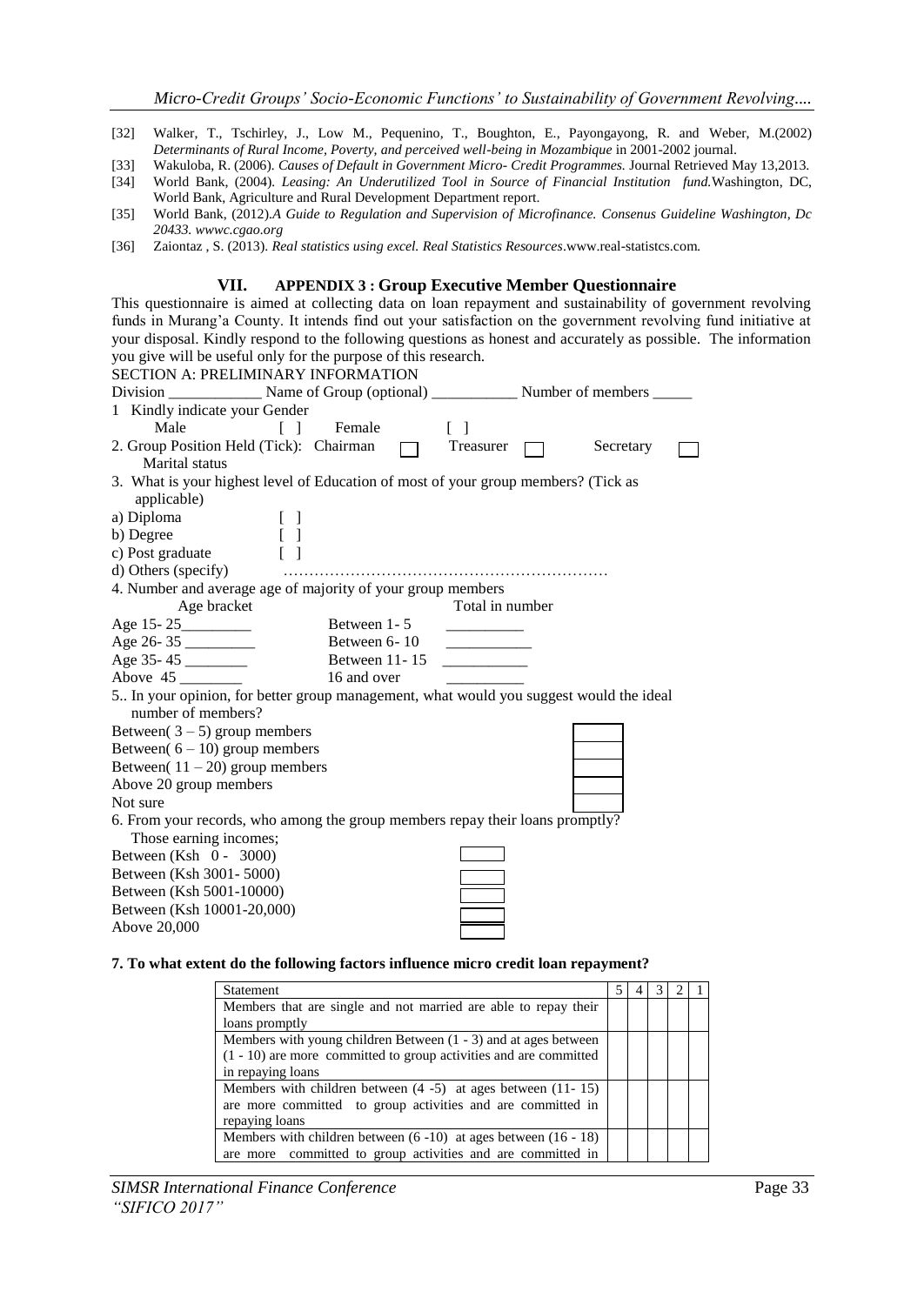*Micro-Credit Groups' Socio-Economic Functions' to Sustainability of Government Revolving....*

repaying loans

1-not at all, 2-low extent, 3-moderate extent, 4-great extent, 5- very great extent SECTION C: SOCIO-ECONOMIC EFFECT TO MICRO CREDIT LOAN REPAYNENT

8. What are the main sources of income to most of the group members?

| Sources of income               | Income<br>Average<br>(monthly) | received | in<br>Rank<br>order<br>of<br>importance |
|---------------------------------|--------------------------------|----------|-----------------------------------------|
| Crop income                     | Between $1000 - 4000$          |          |                                         |
| Non-crop income/self employment | Between 5000 – 8000            |          |                                         |
| Livestock income                | Between 9000 - 14000           |          |                                         |
| Wage income                     | Between $15000 - 19000$        |          |                                         |
| Business income                 | Between 20000 above            |          |                                         |

9. Please provide the above information on structure of the land ownership to most of your group members

| Acres   |         |       | Tenure system (tick one) |            |          |                |                  |
|---------|---------|-------|--------------------------|------------|----------|----------------|------------------|
| of land | Average | Owned | Rented                   | Rented out | Communal | Average        | Registration     |
|         | Size    |       |                          |            |          | from<br>Income | Title            |
|         |         |       |                          |            |          | land per month |                  |
|         |         |       |                          |            |          |                | Yes<br>NΟ<br>N/a |

Income range to chose from

1-Between 2,000 – 5,000, 2-Between 6,000 – 8,000, 3-Between 9,000 – 12,000, 4- Between 13,000 – 16,000, 5- Above 16,000

Size of acreage

1-(Less than an acre) 2-(Between  $1 - 2$  acres) 3-(Between  $3 - 4$  acres) 4- (Over 4 acres)

10. To what extent do you agree with each of the following statements of socio-economic factors on revolving fund loan repayment?

(1-means strongly disagree, 2-disagree, 3-neutral, 4-agree and 5- strongly agree).

| Statement                                                                                 |  |  |  |
|-------------------------------------------------------------------------------------------|--|--|--|
| Size of the farm do not determine revolving fund repayment                                |  |  |  |
| Land registration is vital for Security and has been used as collateral by most group     |  |  |  |
| members                                                                                   |  |  |  |
| Distance of the revolving fund institution has effect on borrowing and repayment          |  |  |  |
| The more frequent the visit to the micro-credit institution by the members the better for |  |  |  |
| information and loan repayment                                                            |  |  |  |
| It is important to know other group members. It helps to build cohesiveness, which has    |  |  |  |
| effect to micro loan repayment                                                            |  |  |  |
| Continuity in a group determines the level of repayment and loan sustainability           |  |  |  |
| Time of maturity of investment determines the repayment and loan sustainability           |  |  |  |

APPENDIX 4: Constituency Credit Co-ordinators Interview Schedule

Sub-county \_\_\_\_\_\_\_\_\_\_\_\_\_Constituency ------------------- Marital status \_\_\_\_\_\_\_\_\_<br>Name (optional) <br>Age (optional) Gender: M

Name (optional) \_\_\_\_\_\_\_\_\_\_\_\_\_\_\_\_\_\_\_\_\_\_\_\_\_\_ Age (optional) \_\_\_\_\_\_\_\_Gender: M Please provide any documented guideline where financial information related to the loans is kept.

Are there groups' disintegration that you are aware of; what is the rate of new group formation and rate of disintegration? In your opinion is the amount recovered able to cover administrative cost, loss of loans (default) and enough for reinvestment to other borrowers. Do think this fund is sustainable? (Any Comments on the same)

In your opinion what should be done to make the loan sustainable for other borrowers?

What are the challenges that you face daily? How can the challenges be overcome?

In your opinion what should be done to make the revolving fund loan sustainable for other users.

 $\Box$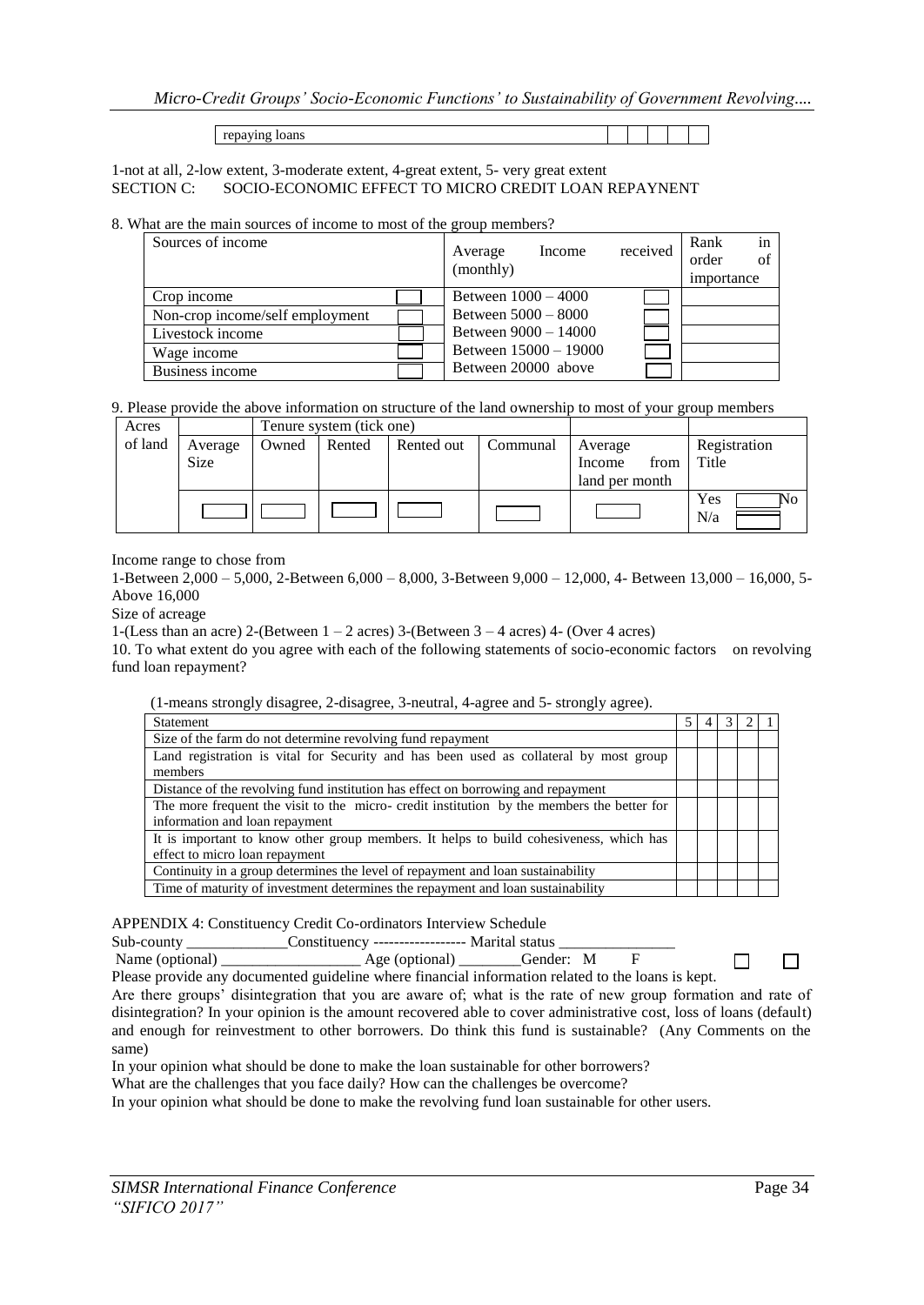| Financial Year | Loan Disbursed (Kshs) | Amount Recovered (Ksh) |
|----------------|-----------------------|------------------------|
| 2000/01        | 23,684,000.00         | 17,438,003.80          |
| 2001/02        | 5,385,000.0014,       | 717.455.65             |
| 2002/03        | 11,336,557.00         | 14.215.918.20          |
| 2003/04        | 18,585,000.00         | 15,431,083.20          |
| 2004/05        | 21.227.000.00         | 11.543.646.50          |
| Total          | 90.217.577.00         | 59.346.107.35          |

**Appendex 5:** Performance of Joint Loan Board Funds in Kenya (2000-2004)

 **Source:** Wakoloba (2006)

Appendex 6: Amount Lent out and Repaid 2013 and 2012 report Amount lent out and repaid (YEDF- 2013 and 2012 interview report)

| YEDF SUMMARY 2013 IN MURANG'A County |                  |                   |                    |                 |           |  |  |  |
|--------------------------------------|------------------|-------------------|--------------------|-----------------|-----------|--|--|--|
|                                      | <b>DISBURSED</b> |                   |                    | <b>RECOVERY</b> | Loan cost |  |  |  |
| <b>CONSTITUENCY</b>                  | <b>AMOUNT</b>    | <b>AMOUNT DUE</b> | <b>RECOVERED</b>   | <b>RATE</b>     | 5%        |  |  |  |
| <b>MATHIOYA</b>                      | 3,953,499.00     | 2,548,491.00      | 2,007,059.00       | 78.75           | 197,675   |  |  |  |
| <b>KANDARA</b>                       | 4,280,000.00     | 2,870,249.00      | 2,079,988.00       | 72.47           | 214,000   |  |  |  |
| <b>GATANGA</b>                       | 5,150,000.00     | 2,766,700.00      | 1,580,670.00       | 57.13           | 257,500   |  |  |  |
| <b>MARAGUA</b>                       | 3,700,000.00     | 3,058,354.00      | 1,689,249.00       | 55.23           | 185,000   |  |  |  |
| <b>KIHARU</b>                        | 3,634,000.00     | 2,541,521.00      | 1,326,091.00       | 52.18           | 181,700   |  |  |  |
| <b>KANGEMA</b>                       | 2,468,000.00     | 1,768,835.00      | 753,802.00         | 42.62           | 123,400   |  |  |  |
| <b>KIGUMO</b>                        | 3,744,000.00     | 2,157,340.00      | 857,524.00         | 39.75           | 187,200   |  |  |  |
|                                      |                  |                   | 10,294,383.00      |                 | 1,346,475 |  |  |  |
| <b>TOTALS</b>                        | 26,929,499.00    | 17,711,490.00(a)  | (b)                | 58.12%          | (c)       |  |  |  |
| YEDF SUMMARY 2012                    |                  |                   |                    |                 |           |  |  |  |
|                                      | <b>DISBURSED</b> |                   |                    | <b>RECOVERY</b> | Loan cost |  |  |  |
| <b>CONSTITUENCY</b>                  | <b>AMOUNT</b>    | <b>AMOUNT DUE</b> | <b>RECOVERED</b>   | <b>RATE</b>     | 5%        |  |  |  |
| MATHIOYA                             | 2,903,499.00     | 2,179,362.00      | 850,877.00         | 39.04           | 145,175   |  |  |  |
| <b>KANDARA</b>                       | 3,380,000.00     | 2,112,523.00      | 1,588,543.00       | 75.20           | 169,000   |  |  |  |
| <b>GATANGA</b>                       | 2,550,000.00     | 1,779,153.00      | 608,495.00         | 34.20           | 127,500   |  |  |  |
| <b>MARAGUA</b>                       | 2,800,000.00     | 2,235,881.00      | 1,138,349.00       | 50.91           | 140,000   |  |  |  |
| <b>KIHARU</b>                        | 2,634,000.00     | 2,254,000.00      | 852,460.00         | 37.82           | 131,700   |  |  |  |
| <b>KANGEMA</b>                       | 1,968,000.00     | 1,798,000.00      | 594,882.00         | 33.09           | 98,400    |  |  |  |
| <b>KIGUMO</b>                        | 2,494,000.00     | 2,086,501.00      | 782,594.00         | 37.51           | 124,700   |  |  |  |
|                                      |                  |                   |                    |                 | 936,475   |  |  |  |
| <b>TOTALS</b>                        | 18,729,499.00    | 14,445,420.00(a)  | $6,416,200.00$ (b) | 44.42%          | (c)       |  |  |  |

**Source:** Survey data (2014)

Computed values after substituting a,b and c for year 2013 and 2011 i) OSSR(2013) = b  $\qquad$  = 10,294,383.00 = 0.54 :1  $a + c$ <br>b  $17,711,490.00 + 1,346,475$ <br>= 6,416,200.00 ii) $OSSR(2012) = b$  = 6,416,200.00 = 0.417 :1  $a + c$  14,445,420.00 + 936,475

#### **APPENDEX 7:** Composite Index Computation

Note- if the mean>3, value is equated to 1, otherwise 0 for logit regression bivariate analysis Livestock and crop income (X11)

|               | sources<br>of<br><i>n</i> come | Average<br>income<br>received | Ranki<br>ng | Average<br>of<br>size<br>land | land<br>ownership | average<br>from<br>income<br>land | registrati<br>on title |
|---------------|--------------------------------|-------------------------------|-------------|-------------------------------|-------------------|-----------------------------------|------------------------|
| Valid<br>N    | 261                            | 261                           | 261         | 261                           | 261               | 261                               | 261                    |
| Missing       | $\Omega$                       |                               | 0           | $\Omega$                      |                   | $\Omega$                          | $\overline{0}$         |
| Mean          | 3.50                           | 2.8493                        | 3.50        | 2.2131                        | 2.34              | 2.24                              | 2.11                   |
| Std. Error of | .087                           | .08928                        | .092        | .10703                        | .117              | .124                              | .057                   |
| Mean          |                                |                               |             |                               |                   |                                   |                        |
| Std.          | 1.480                          | 1.52569                       | 1.581       | 1.82586                       | 1.990             | 2.120                             | .978                   |
| Deviation     |                                |                               |             |                               |                   |                                   |                        |

**Note-** if the mean>3, value is equated to 1, otherwise 0 for logit regression bivariate analysis Employment and others sources income (X12)